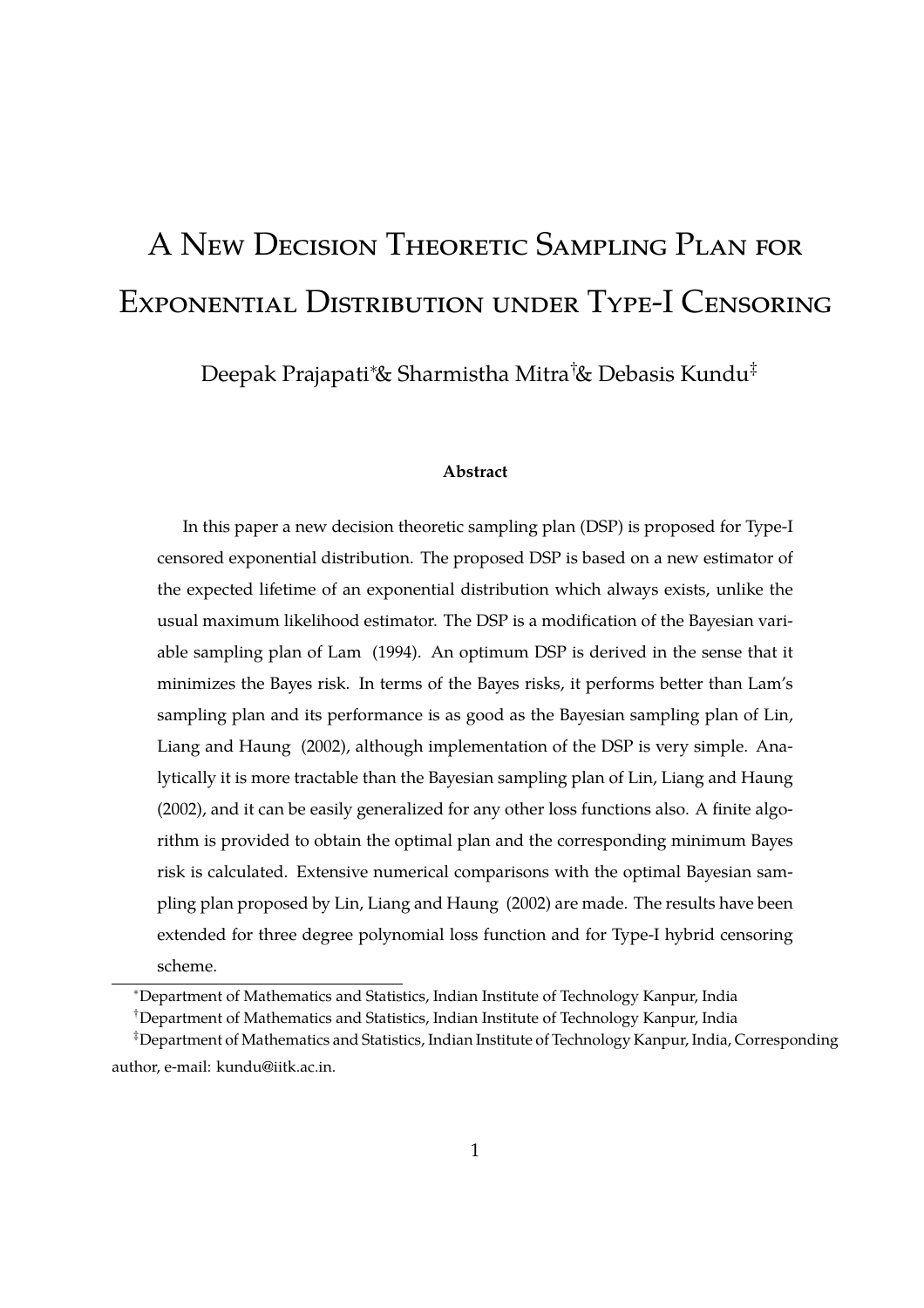KEYWORDS AND PHRASES: Bayesian sampling plan, Exponential distribution, Type-I censoring, Proposed estimator, Bayes risk.

#### 1 INTRODUCTION

In statistical quality control, acceptance sampling plans play a crucial role in deciding whether to accept or reject a batch of products. There are various approaches to determine these sampling plans. Both classical and decision theoretic approaches have been discussed in the literature. From the point of view of economy, the decision theoretic approach is more scientific and realistic because the sampling plan is determined by making an optimal decision on the basis of some economic consideration such as maximizing the return or minimizing the loss. Extensive work has been done dealing with the designing of the sampling plans under different censoring schemes. See for example Hald (1967), Fertig and Mann (1974), Thyregod (1975), Wetherill and Kollerstrom (1979), Lam (1988, 1990), Lam and Choy (1995), Huang and Lin (2002), Lin, Huang and Balakrishnan (2008a,b), Liang and Yang (2013), Tsai et al. (2014), Chen, Yang and Liang (2015) and the references cited therein.

In practice, life testing experiments are usually censored in the sense that the testing procedure terminates before the actual lifetime of all selected items are observed. Lam (1994) investigated this problem of formulating sampling plans for the exponential distribution with Type-I censoring. The one-sided decision function is based on the maximum likelihood estimator (MLE) of the expected lifetime, when it exists. The sampling plan is a triplet  $(n, \tau, \xi)$  where *n* is the number of items inspected,  $\tau$  is the fixed censoring time and  $\xi$  is the minimum acceptable surviving time, i.e., the lot is accepted if and only if the maximum likelihood estimate of the expected lifetime is larger than or equal to ξ .

In this approach, there are two shortcomings which should be mentioned. First of all, under a Type-I censoring, the MLE of the expected lifetime may not always exist.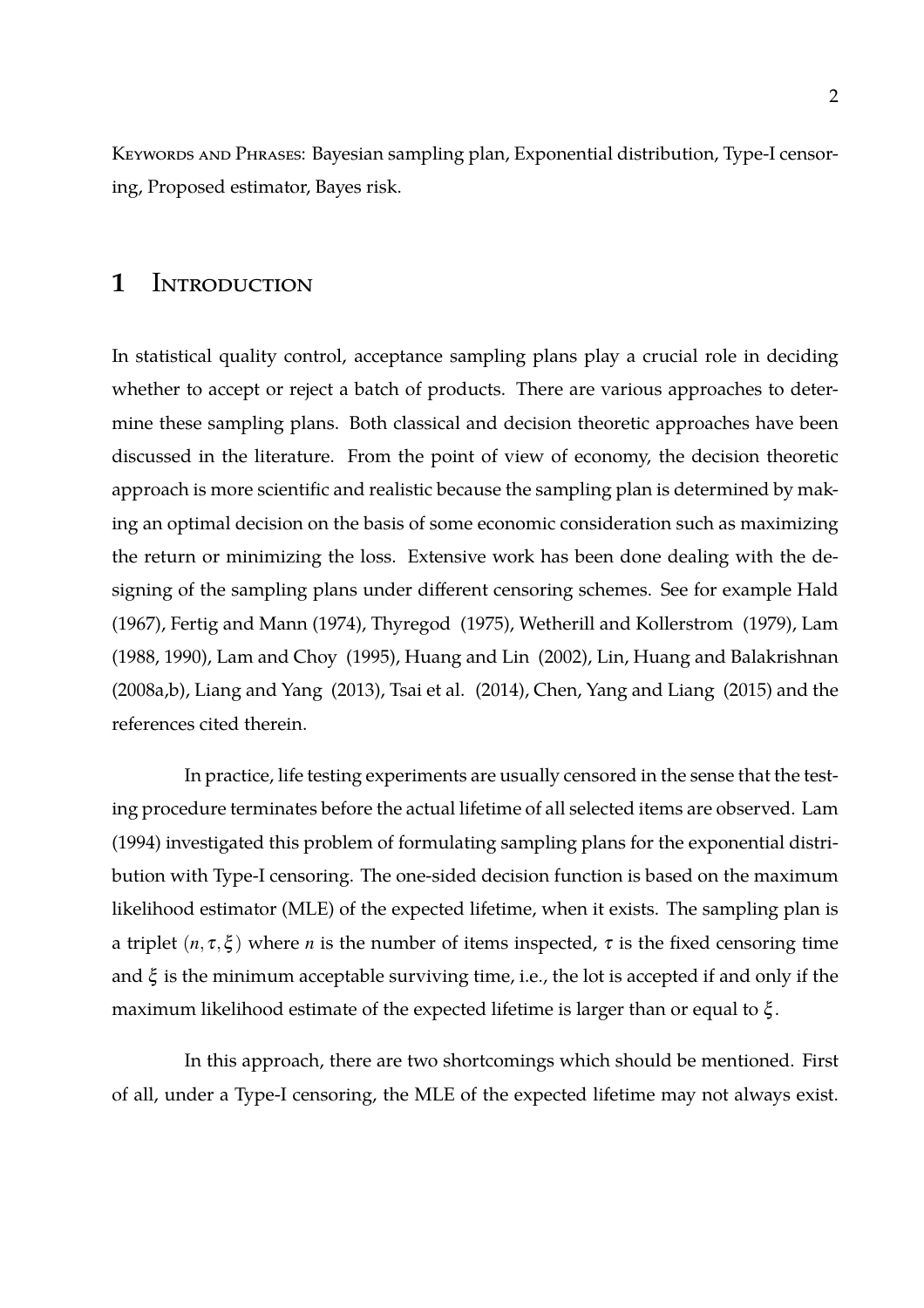Secondly, the loss function of Lam (1994) consists of the sampling cost and a component of the polynomial decision loss function only. Lin, Liang and Haung (2002) first observed that Lam (1994) does not take the cost of the testing time  $\tau$  into account in the loss function. In fact, they rightly observed that taking  $\tau = \infty$ , the sampling plan proposed by them gives better results than the sampling plan of Lam (1994). It indicates that if we do not consider the cost of the testing time in the loss function then it leads to wrong results. By considering a Bayes decision function which minimizes Bayes risk over optimal (*n*, <sup>τ</sup>), Lin, Liang and Haung (2002) showed that the sampling plan of Lam (1994) is "neither optimal, nor Bayes". From now on the sampling plan proposed by Lin, Liang and Haung (2002), will be referred as LSP.

It should be noted that although the LSP is a Bayes sampling plan and it performs better than the sampling plan of Lam (1994) in terms of lower Bayes risks, the implementation of the LSP may not be very simple particularly if the loss function is complicated. Lin, Liang and Haung (2002) provided a simple algorithm in explicit form when the loss function is a two degree polynomial. In this paper our goal is to develop an optimal sampling plan which is easy to implement in practice even when the loss function is not simple, and which performs equally well as the LSP in terms of the Bayes risks. We call this new sampling plan as the decision theoretic sampling plan (DSP). An optimal DSP is derived in this case and numerical results show that it performs as good as the Bayesian sampling plan. A finite algorithm is provided to obtain the optimal DSP.

We further consider the case when the loss function may not be a quadratic. It is observed in this case that the proposed DSP is very easy to implement, where as to implement the LSP one needs to solve a higher degree polynomial. It is clear that the implementation of the LSP becomes more difficult if the loss function is a higher degree polynomial or if it is not a polynomial loss function, although the DSP can be implemented quite conveniently for higher degree polynomial or for a non-polynomial loss function. We present some numerical results for three degree polynomial and for non- polynomial loss function and it is observed that in terms of Bayes risks the optimal DSP is as good as the Bayesian sampling plan LSP. Finally, we have extended our results for Type-I hybrid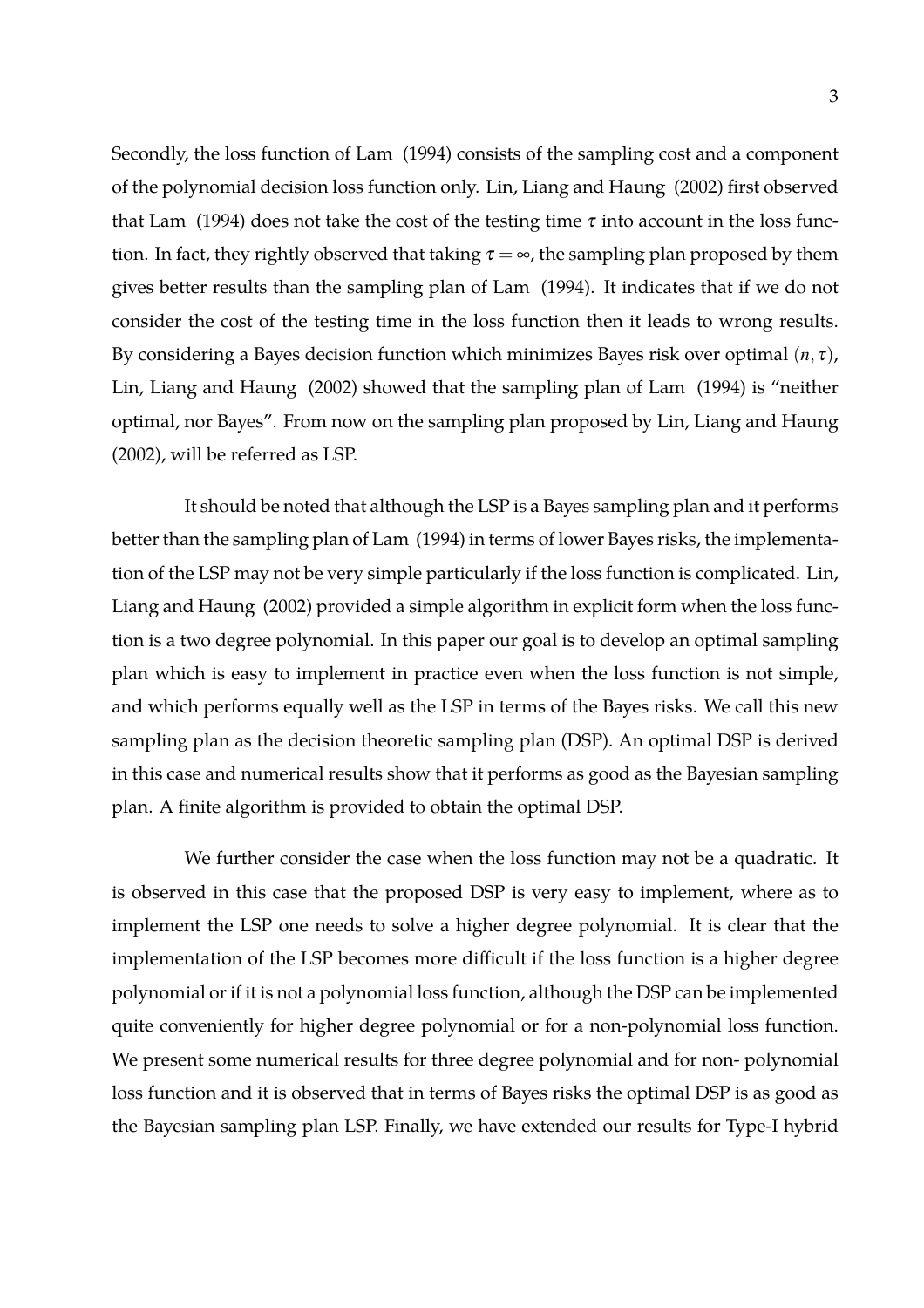censoring scheme also.

The rest of the paper is organized as follows. In Section 2 we provide the DSP. All the necessary theoretical results are provided in Section 3. In Section 4 we discuss how DSP is more tractable then LSP in case of higher degree polynomial loss function. In Section 5 we extend the results for hybrid Type-I censoring. Numerical results for optimal DSP and comparison between the DSP and LSP are provided in Section 6. Finally we conclude the paper in Section 7.

### **2** Problem Formulation and the Proposed Decision Rule

Suppose *n* identical items are put on a life testing experiment. Let their lifetimes be denoted by  $(X_1, X_2, \ldots, X_n)$  and let  $X_{(1)} \leq X_{(2)} \leq \ldots \leq X_{(n)}$  be the corresponding order statistics of the random sample of size *n*. We stop the experiment at the time point <sup>τ</sup>. Hence, our  $\alpha$  observed sample is  $(Y_1,\ldots,Y_M){=}(X_{(1)},\ldots,X_{(M)}), M=\max\{i\,{:}\,X_{(i)}\leq \tau\}$  is the random number of failures that occurs before time  $\tau$ .

It is assumed that the lifetime of an experimental unit follows exponential distribution with the parameter  $\lambda$  and it has the following probability density function (PDF)

$$
f(x; \lambda) = \begin{cases} \lambda e^{-\lambda x} & \text{if } x > 0 \\ 0 & \text{otherwise.} \end{cases}
$$
 (1)

We denote  $\theta = 1/\lambda$ , the expected lifetime of an experimental unit. Based on the random sample  $Y = (Y_1, \ldots, Y_M)$ , we define the decision function as

$$
\delta(\mathbf{y}) = \begin{cases} d_0 & \text{if } \hat{\theta} \ge \xi, \\ d_1 & \text{if } \hat{\theta} < \xi, \end{cases}
$$
 (2)

where  $\hat{\theta}$  is a suitably defined estimator of θ (need not be a MLE),  $\xi$  denotes the minimum acceptable surviving time,  $d_0$  and  $d_1$  are decisions of accepting and rejecting the batch,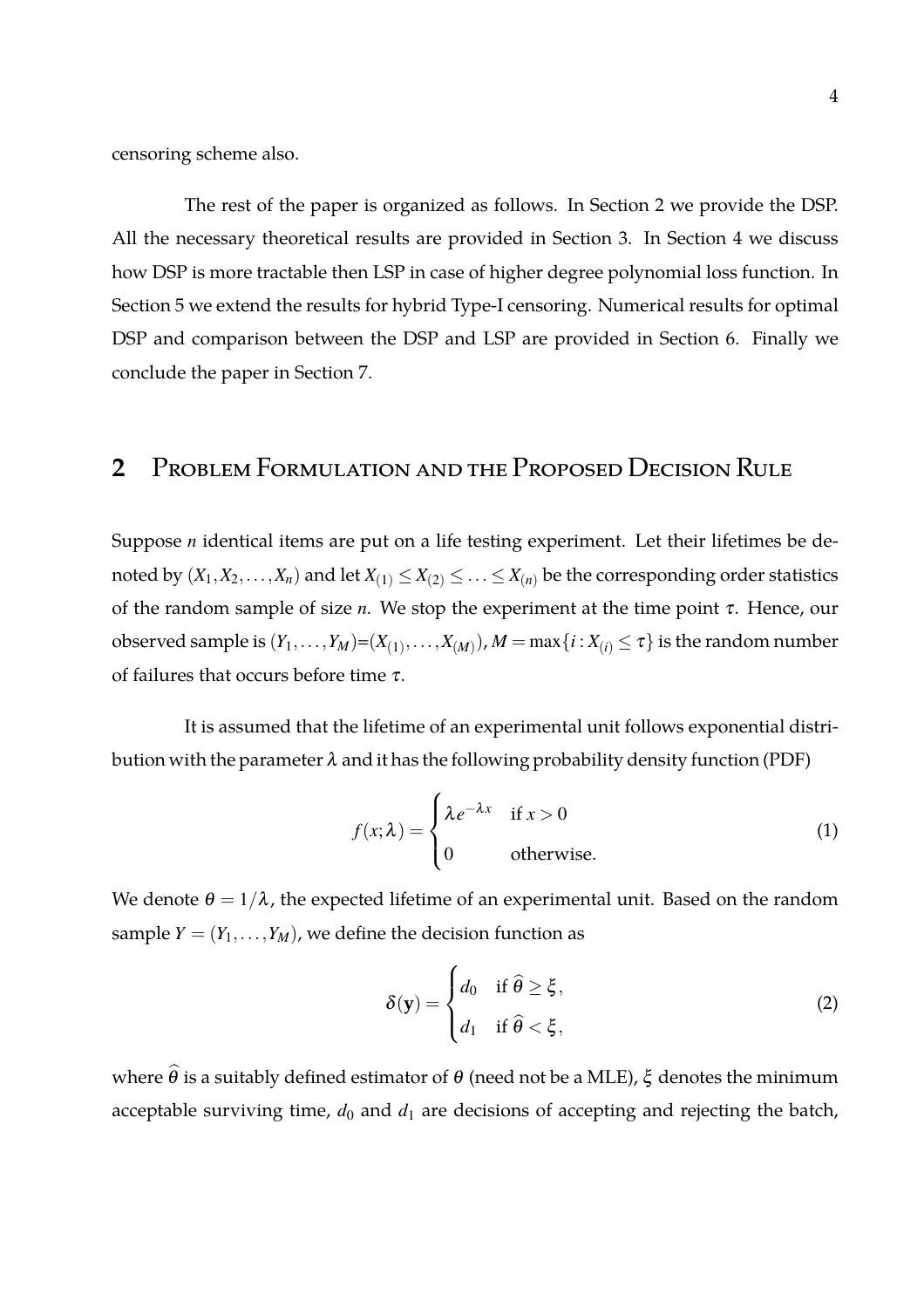respectively. A polynomial loss function including cost of time is define as

$$
L(\delta(\mathbf{x}), \lambda, n, \tau) = \begin{cases} nC_s + \tau C_\tau + g(\lambda) & \text{if } \delta(\mathbf{x}) = d_0, \\ nC_s + \tau C_\tau + C_r & \text{if } \delta(\mathbf{x}) = d_1, \end{cases}
$$
(3)

here  $C_s$ , $C_{\tau}$ , $C_r$  are positive constants defining  $C_s$  = inspection cost per item*,*  $C_{\tau}$  = cost due to per unit time,  $C_r$  = cost due to rejection of the batch, and  $g(\lambda) = a_0 + a_1\lambda + ... + a_k\lambda^k$  is the loss due to accepting the batch provided the coefficients  $a_0, a_1, \ldots, a_k$  are such that

$$
g(\lambda) = a_0 + a_1 \lambda + \ldots + a_k \lambda^k \ge 0 \qquad \forall \lambda > 0. \tag{4}
$$

Further, it is assumed that  $\lambda$  has a conjugate gamma prior distribution with the shape parameter  $a > 0$  and the scale parameter  $b > 0$  denoted by  $G(a, b)$  with the following PDF

$$
\pi(\lambda; a, b) = \begin{cases} \frac{b^a}{\Gamma(a)} \lambda^{a-1} e^{-\lambda b} & \text{if } \lambda > 0 \\ 0 & \text{if } \lambda \le 0, \end{cases}
$$
 (5)

where *a* and *b* are the hyper parameters.

Our aim is to determine the optimal sampling plan namely  $(n, \tau, \xi)$  by using the decision function (2) so that the Bayes risk is minimized under the given loss function (3) over all such sampling plans. Let  $\hat{\theta}_M$  denote the maximum likelihood estimator (MLE) of the expected lifetime  $\theta$ , i.e.

$$
\widehat{\theta}_M = \begin{cases} \frac{\sum_{i=1}^M X_{(i)} + (n-M)\tau}{M} & \text{if } M \ge 1\\ \text{does not exist} & \text{if } M = 0. \end{cases}
$$

Lam (1994) used the decision function (2) with

$$
\widehat{\theta} = \begin{cases} \widehat{\theta}_M & \text{if } M \ge 1 \\ n\tau & \text{if } M = 0. \end{cases}
$$
 (6)

But it is observed by Lin, Liang and Haung (2002) that if there exists a cost function  $C_\tau > 0$ in the loss function, then the decision function of Lam (1994) does not produce an optimal result.

In this paper we propose a new estimator of  $\theta$  for a given  $c > 0$ , and for all  $M \geq 0$ , as follows;

$$
\widehat{\theta}_{M+c} = \frac{\sum_{i=1}^{M} X_{(i)} + (n-M)\tau}{M+c} \quad \forall \quad M \ge 0.
$$
\n(7)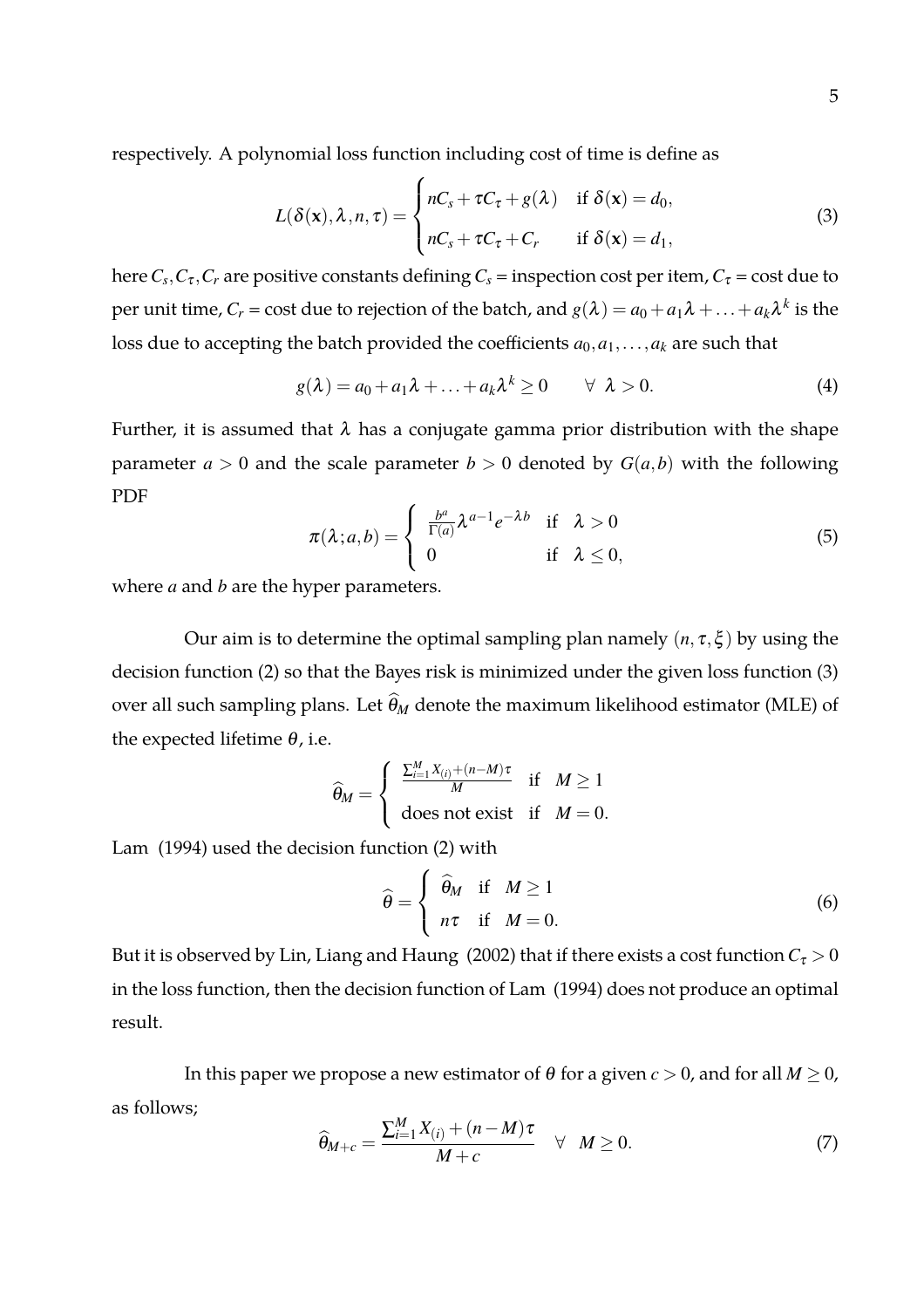It is a shrinkage estimator of  $\theta$  and we can see that for  $c = 0$  it is the maximum likelihood of estimator <sup>θ</sup>. It is straightforward to see that

$$
Var(\widehat{\theta}_{M+c}) \leq Var(\widehat{\theta}_M),
$$

and for  $M = 0$  this estimator exits when  $c > 0$  so we use  $\hat{\theta} = \hat{\theta}_{M+c}$  in (2). Any sampling plan with a given  $n, \tau, \xi$  and  $c$  is denoted by the quartet  $(n, \tau, \xi, c)$ . The optimal sampling plan  $(n_0, \tau_0, \xi_0, c_0)$  is obtained by determining that decision function in (2) with  $\hat{\theta} = \hat{\theta}_{M+c}$ , which minimizes the Bayes risk *r*(*n*, <sup>τ</sup>,ξ , *c*) under the given loss function in (3) over all sampling plans  $(n, \tau, \xi, c)$ .

## **3** Bayes Risks and Optimal Decision Rule

In this section we obtain the Bayes risks of the sampling plan  $(n, \tau, \xi, c)$ , and also the optimal decision rule  $(n_0, \tau_0, \xi_0, c_0)$ , which minimizes the Bayes risks. In order to derive the Bayes risk of the sampling plan  $(n, \tau, \xi, c)$ , we first need to know the distribution of  $\widehat{\theta}_{M+c}$ . It is clear that the distribution of  $\widehat{\theta}_{M+c}$  has a discrete part and and an absolute continuous part. The distribution of  $\widehat{\theta}_{M+c}$  can be obtained as follows.

$$
P(\widehat{\theta}_{M+c} \le x) = P(M=0)P(\widehat{\theta}_{M+c} \le x|M=0) + P(M \ge 1)P(\widehat{\theta}_{M+c} \le x|M \ge 1)
$$
  
= 
$$
pS(x) + (1-p)H(x),
$$
 (8)

where  $p = P(M=0) = e^{-n\lambda \tau}$ ,

$$
S(x) = P(\widehat{\theta}_{M+c} \le x | M = 0) = \begin{cases} 1 & \text{if } x \ge \frac{n\tau}{c}, \\ 0 & \text{otherwise}, \end{cases}
$$

$$
H(x) = P(\widehat{\theta}_{M+c} \le x | M \ge 1) = \begin{cases} \int_0^x h(u) du & \text{if } 0 < x < \frac{n\tau}{c}, \\ 0 & \text{otherwise}. \end{cases}
$$

Here *h*(*u*) is the PDF of  $\widehat{\theta}_{M+c}$  when  $M \ge 1$  and

$$
h(u) = \frac{1}{1-p} \sum_{m=1}^{n} \sum_{j=0}^{m} {n \choose m} {m \choose j} (-1)^{j} e^{-\lambda(n-m+j)\tau} \pi(u - \tau_{j;m,c}; m, (m+c)\lambda)
$$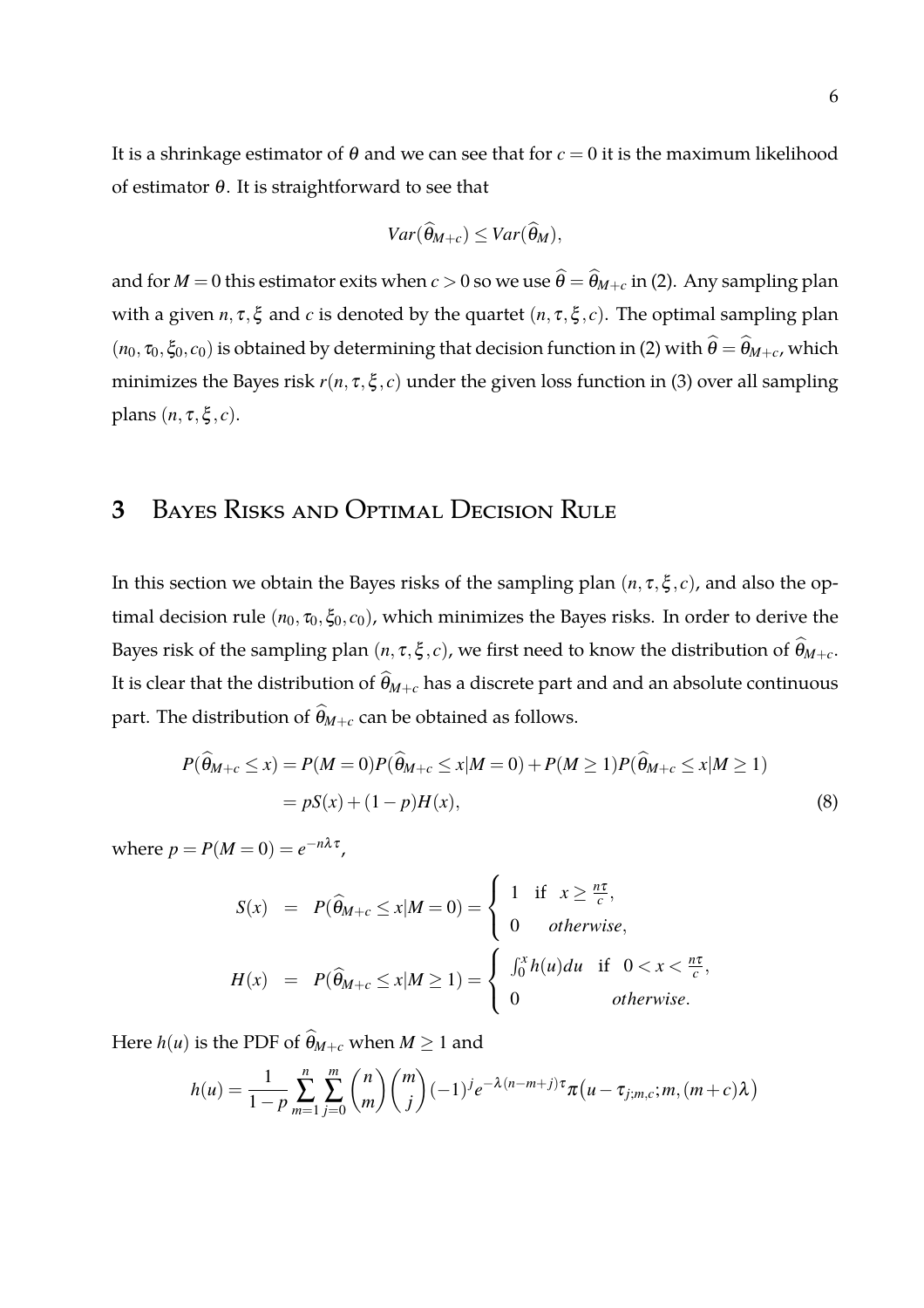provided  $0 < u < \frac{n\tau}{c}$  $\frac{d\tau}{dr}$ , zero otherwise. To compute  $h(u)$  for given  $M \geq 1$ , we use the similar approach as in Gupta and Kundu (1998) and Childs *et. al.* (2003). Alternatively, one can use B-spline technique provided in Grony and Cramer (2017) and Cramer and Balakrishnan (2013) to obtain *h*(*u*).

Now we would like to compute the Bayes risk of the proposed sampling plan. To compare our results with those of Lin, Liang and Haung (2002), we have assumed that  $g(\lambda) = a_0 + a_1 \lambda + a_2 \lambda^2$  in (3), where  $a_0, a_1$  and  $a_2$  are fixed positive constants. Thus the loss function is defined as

$$
L(\delta(\mathbf{x}), \lambda, n, \tau) = \begin{cases} nC_s + \tau C_\tau + a_0 + a_1 \lambda + a_2 \lambda^2 & \text{if } \delta(\mathbf{x}) = d_0, \\ nC_s + \tau C_\tau + C_r & \text{if } \delta(\mathbf{x}) = d_1. \end{cases}
$$
(9)

The Bayes risk with respect to the loss function (9) is given by

$$
r(n, \tau, \xi, c) = nC_s + \tau C_{\tau} + a_0 + a_1 \mu_1 + a_2 \mu_2 + \sum_{l=0}^{2} C_l \frac{b^a}{\Gamma(a)} \left[ \frac{\Gamma(a+l)}{(b+n\tau)^{(a+l)}} I_{(\frac{n\tau}{c} < \xi)} + \sum_{m=1}^{n} \sum_{j=0}^{m} (-1)^j {n \choose m} {m \choose j} \frac{\Gamma(a+l)}{(C_{j,m})^{a+l}} I_{S_{j,m,c}^*}(m, a+l) \right], \tag{10}
$$

where  $\mu_i = E(\lambda^i)$  for  $i = 1,2$  and  $C_l$  is defined as

$$
C_l = \begin{cases} C_r - a_l & \text{if } l = 0, \\ -a_l & \text{if } l = 1, 2. \end{cases}
$$

The constant  $C_{j,m}$ , the exact expression of  $I_{S^*_{j,m,c}}(m,a+l)$  and the proof of (10) are provided in the Appendix.

In general, for the loss function given in (3) of degree *k* > 2, the Bayes risk can be evaluated in a similar way.

*Algorithm for finding Optimal sampling plan:*

To find the optimal value of sampling plan *n*, <sup>τ</sup>, ξ and *c* based on the Bayes risk, a simple algorithm is described to obtain an optimal sampling plan in the following steps: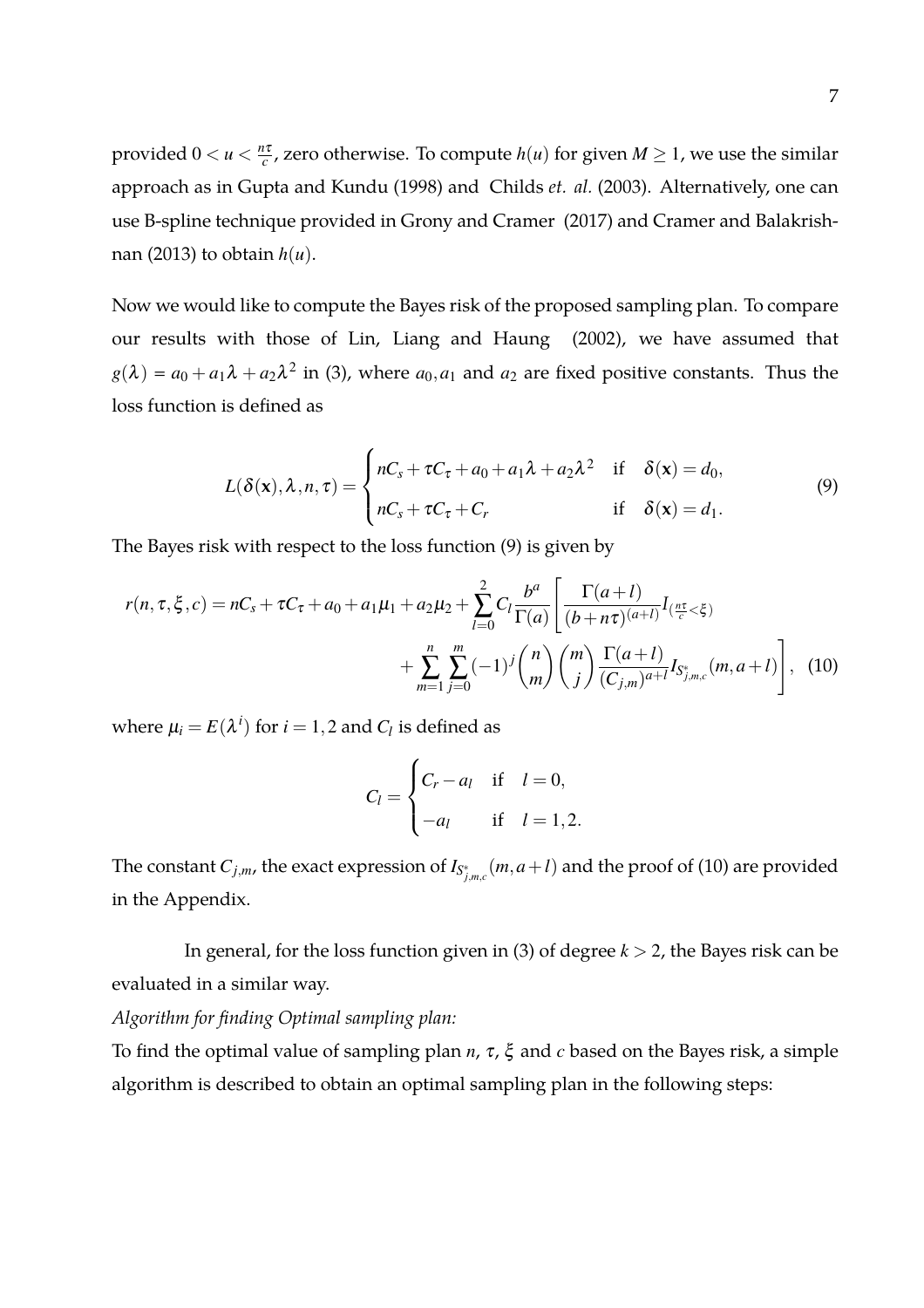- 1. Fix *n* and  $\tau$  minimize  $r(n, \tau, \xi, c)$  with respect to  $\xi$  and *c* using grid search method and denote the minimum Bayes risk by  $r(n, \tau, \xi_0(n, \tau), c_0(n, \tau))$ .
- 2. For fixed *n* minimize  $r(n, \tau, \xi_0(n, \tau), c_0(n, \tau))$  with respect to  $\tau$  using grid search method and denote the minimum Bayes risk by  $r(n, \tau_0(n), \xi_0(n, \tau_0(n)), c_0(n, \tau_0(n)))$ .
- 3. Choose sample size  $n_0$  such that

$$
r(n_0, \tau_0(n_0), \xi_0(n_0, \tau_0(n_0)), c_0(n_0, \tau_0(n_0))) \le r(n, \tau_0(n), \xi_0(n, \tau_0(n)), c_0(n, \tau_0(n))) \quad \forall \quad n \ge 0
$$

We denote the minimum Bayes risk by  $r(n_0, \tau_0, \xi_0, c_0)$  with the corresponding optimal sampling plan  $(n_0, \tau_0, \xi_0, c_0)$ . The following result implies that the algorithm is finite, i.e., we can find an optimal sampling plan in a finite number of search steps.

**Result 3.1.** *Assume* ξ *has an upper bound since it is a minimum acceptable surviving time i.e*  $0 < \xi < \xi^*$  and  $0 < c < c^*$ . Let us denote  $r(n, \tau, \xi_0(n, \tau), c_0(n, \tau)) = min_{\xi, c} r(n, \tau, \xi, c)$  for some *fixed*  $n \geq 1$  *and*  $\tau$ . Further, let  $n_0$  *and*  $\tau_0$  be the optimal sample size and censoring time. Then,

$$
n_0 \leq \min\left\{\frac{C_r}{C_s}, \frac{a_0 + a_1\mu_1 + \ldots + a_k\mu_k}{C_s}, \frac{r(n, \tau, \xi_0(n, \tau), c_0(n, \tau))}{C_s}\right\}
$$
  

$$
\tau_0 \leq \min\left\{\frac{C_r}{C_\tau}, \frac{a_0 + a_1\mu_1 + \ldots + a_k\mu_k}{C_\tau}, \frac{r(n, \tau, \xi_0(n, \tau), c_0(n, \tau))}{C_\tau}\right\}.
$$

**Proof:** See in the Appendix.

# **4** Higher degree polynomial loss function and Non polynomial loss function

The main aim of this section is to show that if we have a higher degree polynomial loss function and for non polynomial loss function the implementation of DSP is much easier than LSP.

#### **4.1** Higher degree polynomial loss function

In general when the cost due to accepting the batch  $g(\lambda)$  is a  $k^{th}$  degree polynomial then the loss function is of the form given in (3) and corresponding Bayes risk expression of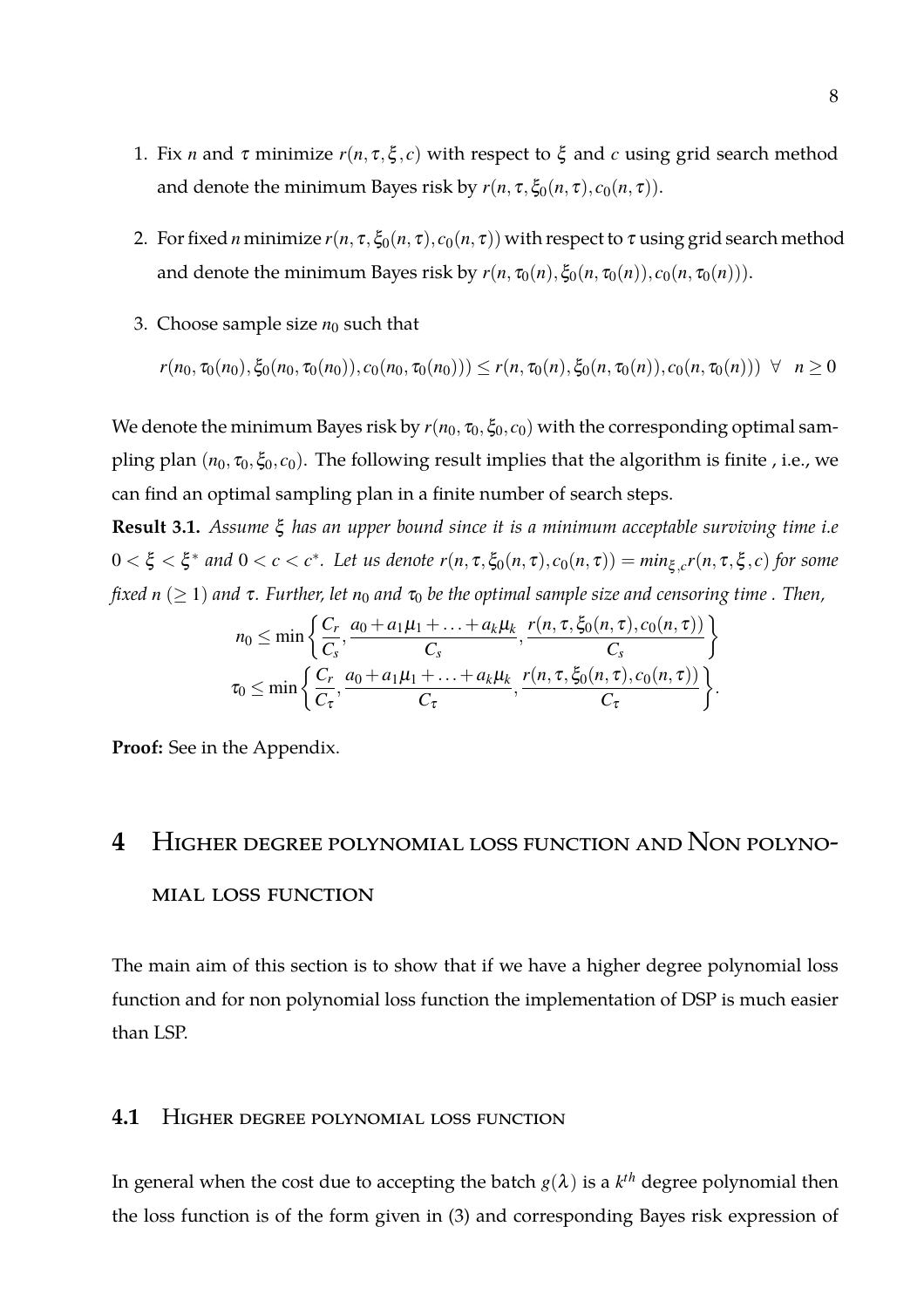DSP is given by

$$
r(n, \tau, \xi, c) = nC_s + \tau C_{\tau} + a_0 + a_1 \mu_1 + a_2 \mu_2 + \dots + a_k \mu_k + \sum_{l=0}^k C_l \frac{b^a}{\Gamma(a)} \left[ \frac{\Gamma(a+l)}{(b+n\tau)^{(a+l)}} I_{\frac{n\tau}{c} < \xi} \right] + \sum_{m=1}^n \sum_{j=0}^m (-1)^j \binom{n}{m} \binom{m}{j} \frac{\Gamma(a+l)}{(C_{j,m})^{a+l}} I_{S_{j,m,c}^*}(m, a+l) \right].
$$
 (11)

where  $\mu_i = E(\lambda^i)$  for  $i = 1, 2, ..., k$ ,  $C_l$ ,  $C_{j,m}$  and  $S^*_{j,m,c}$  have defined earlier. For example, for a cubic polynomial loss function i.e *k* = 3, the Bayes risk of DSP is given by

$$
r(n, \tau, \xi, c) = nC_s + \tau C_{\tau} + a_0 + a_1\mu_1 + a_2\mu_2 + a_3\mu_3 + \sum_{l=0}^{3} C_l \frac{b^a}{\Gamma(a)} \left[ \frac{\Gamma(a+l)}{(b+n\tau)^{(a+l)}} I_{(\frac{n\tau}{c} < \xi)} + \sum_{m=1}^{n} \sum_{j=0}^{m} (-1)^j {n \choose m} {m \choose j} \frac{\Gamma(a+l)}{(C_{j,m})^{a+l}} I_{S_{j,m,c}^*}(m, a+l) \right].
$$
 (12)

So for any integer *k* the Bayes risk expression is simple and straightforward to calculate and we can also see that the form of the decision function is same for any value of *k*.

Now in case of LSP, the Bayes decision function is given by

$$
\delta_B(\mathbf{x}) = \begin{cases} 1, & \text{if } \phi_\pi(m, y(n, \tau, m)) \leq C_r \\ 0, & \text{otherwise.} \end{cases}
$$

where

$$
y(n, \tau, m) = \sum_{i=1}^{m} x_i + (n - m)\tau
$$
  

$$
\phi_{\pi}(m, y(n, \tau, m)) = \int_0^{\infty} g(\lambda) \pi(\lambda | m, y(n, \tau, m)) d\lambda.
$$

Since the prior distribution of  $\lambda$  is  $G(a,b)$ , it immediately follows that the posterior distribution of  $\lambda$  is also gamma and

$$
\pi(\lambda|m,y(n,\tau,m)) \sim G(m+a,y(n,\tau,m)+b).
$$

Then for a cubic loss function i.e  $k = 3$ ,

$$
\phi_{\pi}(m, y(n, \tau, m)) = \int_0^{\infty} g(\lambda) \pi(\lambda | m, y(n, \tau, m)) d\lambda
$$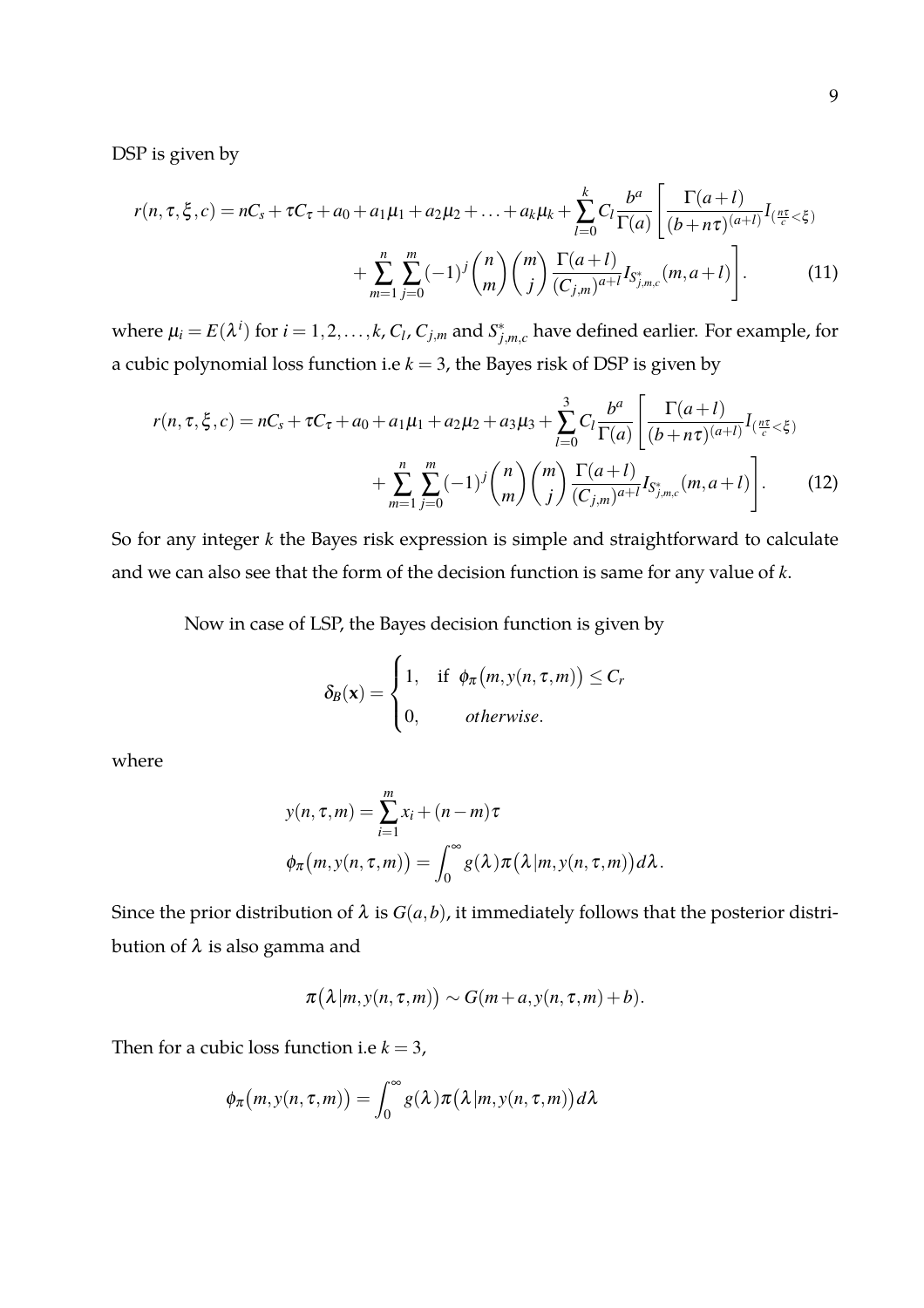$$
= a_0 + \frac{a_1(m+a)}{(y(n, \tau, m) + b)} + \frac{a_2(m+a)(m+a+1)}{(y(n, \tau, m) + b)^2} + \frac{a_3(m+a)(m+a+1)(m+a+2)}{(y(n, \tau, m) + b)^3}.
$$

So to find the closed form of decision function we need to obtain the following set;

$$
A = \{x; x \geq 0, \phi_{\pi}(m,x) \leq C_r\}.
$$

Observe that to construct the set *A*, we need to obtain the set of  $x \geq 0$ , such that

$$
h_1(x) = a_0 + \frac{a_1(m+a)}{(x+b)} + \frac{a_2(m+a)(m+a+1)}{(x+b)^2} + \frac{a_3(m+a)(m+a+1)(m+a+2)}{(x+b)^3} \leq C_r, \tag{13}
$$

which is equivalent to find  $x \geq 0$ , such that

$$
h_2(x) = (C_r - a_0)(x+b)^3 - a_1(m+a)(x+b)^2
$$
  
-a<sub>2</sub>(m+a)(m+a+1)(x+b) - a<sub>3</sub>(m+a)(m+a+1)(m+a+2) \ge 0. (14)

It can be easily shown that if  $D_n(m)$  is the only real root or  $D_n(m)$  is the maximum real root of  $h_2(x) = 0$ , then the LSP will take the following form.

$$
\delta_B(\mathbf{x}) = \begin{cases} 1, & \text{if } y(n, \tau, m) \ge D_n(m) - b \\ 0, & \text{otherwise.} \end{cases} \tag{15}
$$

Therefore, to find the LSP, one needs to solve a cubic equation which cannot be obtained in explicit form. The associated Bayes risk of (15) can be obtained as given below;

$$
r(n, \tau, \delta_B) = r_1 + r_2 + r_3 + r_4
$$

where

$$
r_1 = nC_s + \tau C_{\tau} + a_0 + a_1\mu_1 + a_2\mu_2 + a_3\mu_3
$$
  
\n
$$
r_2 = I(n\tau < D_n(0) - b) \left\{ \frac{(C_r - a_0)b^a}{(n\tau + b)^a} - \frac{a_1ab^a}{(n\tau + b)^{a+1}} - \frac{a_2a(a+1)b^a}{(n\tau + b)^{a+2}} - \frac{a_3a(a+1)(a+2)b^a}{(n\tau + b)^{a+3}} \right\}
$$
  
\n
$$
r_3 = \sum_{m \in B} \sum_{j=0}^{l^*} {n \choose m} {m \choose j} \frac{(-1)^j}{(m-1)!} \frac{b^a}{\Gamma(a)} ((n-m)\tau + b + j\tau)^{-(a+3)}
$$
  
\n
$$
\times \left\{ (C_r - a_0)\Gamma(m+a)((n-m)\tau + b + j\tau)^3 \beta_y(m, a) \right\}
$$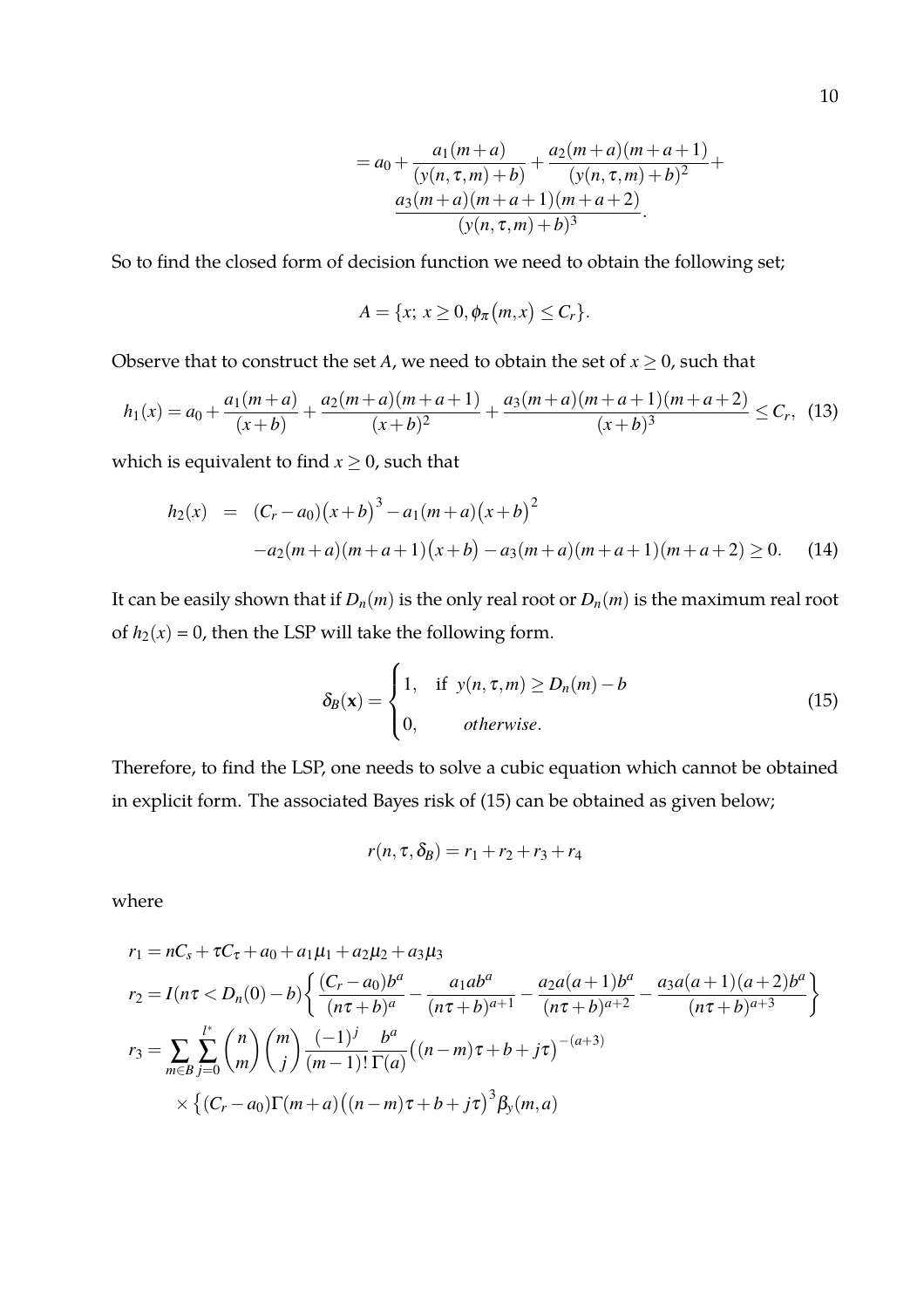$$
-a_1 \Gamma(m+a+1) ((n-m)\tau+b+j\tau)^2 \beta_y(m,a+1)
$$
  
\n
$$
-a_2 \Gamma(m+a+2) ((n-m)\tau+b+j\tau) \beta_y(m,a+2)
$$
  
\n
$$
-a_3 \Gamma(m+a+3) \beta_y(m,a+3)
$$
  
\n
$$
r_4 = \sum_{m \in C} \sum_{j=0}^m {n \choose m} {m \choose j} (-1)^j b^a ((n-m)\tau+b+j\tau)^{-(a+3)}
$$
  
\n
$$
\times \left\{ (C_r - a_0) ((n-m)\tau+b+j\tau)^3 - a_1 a ((n-m)\tau+b+j\tau)^2 - a_2 a (a+1) ((n-m)\tau+b+j\tau) - a_3 a (a+1) (a+2) \right\}
$$

and

$$
B = \{m \in I_n | 0 < D_n(m) - b - (n - m)\tau \le m\tau\}, \text{ where } I_n = \{1, 2, \dots, n\}
$$
\n
$$
C = \{m \in I_n | D_n(m) - b - (n - m)\tau > m\tau\}
$$
\n
$$
y = \frac{(D_n(m) - b - (n - m)\tau - j\tau)}{D_n(m)}
$$
\n
$$
l^* = \left[\frac{D_n(m) - b - (n - m)\tau}{\tau}\right], \text{ where } [x] \text{ largest integer not exceeding } x.
$$

The problem becomes more complicated when *k* > 4 because it is well known that there is no algebraic solution to polynomial equations of degree five or higher (see chapter 5, Herstein (1975). In these cases finding the Bayes risk for LSP is not straightforward but in the case of DSP it is quite easy as given in (11).

#### **4.2** Non polynomial loss function

Now consider the non-polynomial loss function where we will show that the construction of LSP is not easy, where as DSP can be obtained quite easily. We consider a non polynomial loss function

$$
L(\delta(\mathbf{x}), \lambda, n, \tau) = \begin{cases} nC_s + \tau C_\tau + a_0 + a_1 \lambda + a_2 \lambda^{5/2} & \text{if } \delta(\mathbf{x}) = d_0, \\ nC_s + \tau C_\tau + C_r & \text{if } \delta(\mathbf{x}) = d_1, \end{cases}
$$
(16)

where  $g(\lambda) = a_0 + a_1 \lambda + a_2 \lambda^{5/2}$  which is an increasing function in  $\lambda$ . For the above proposed non-polynomial loss function the Bayes risk for DSP under Type-I censoring is given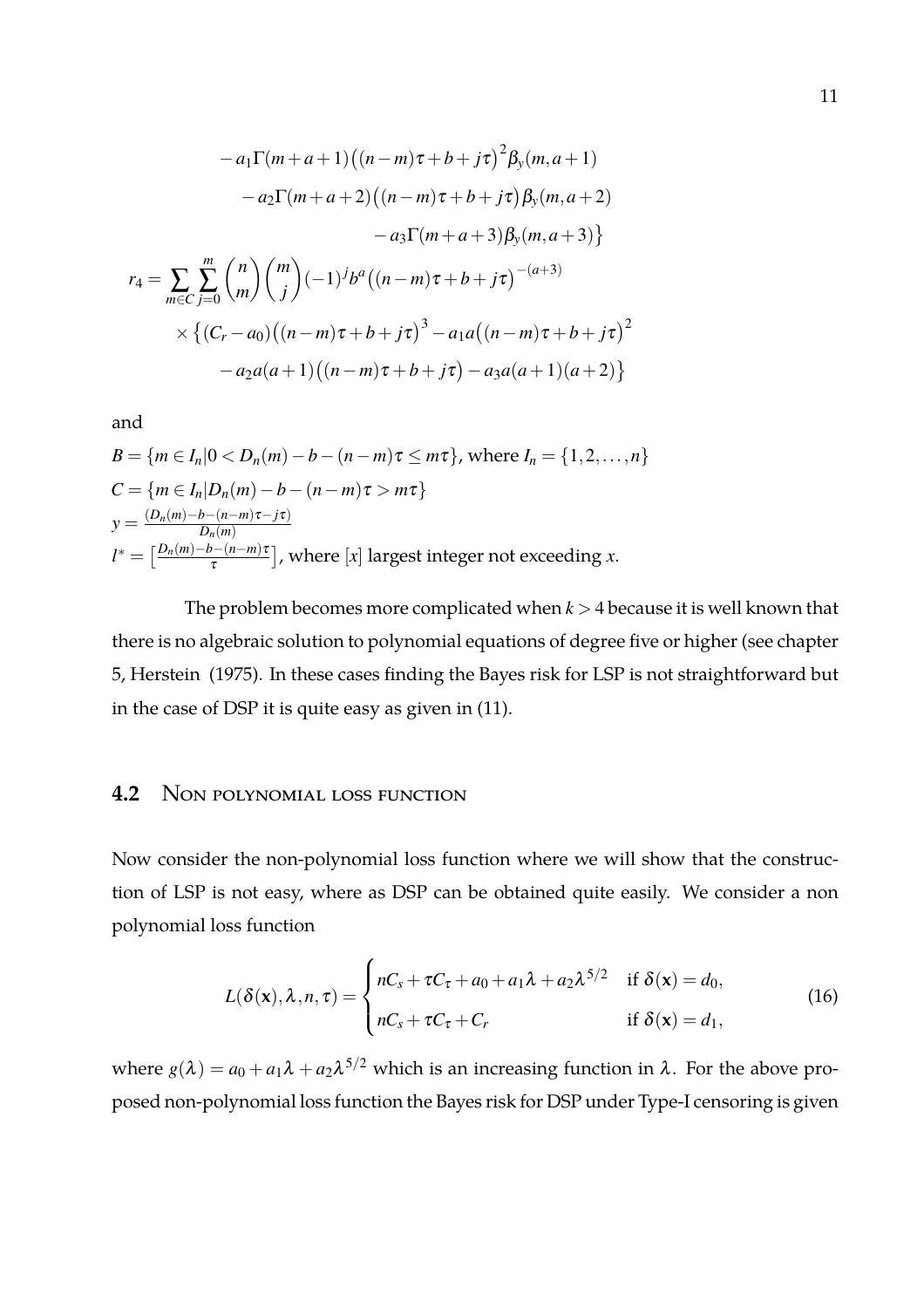by

$$
r(n, \tau, \xi, c) = nC_s + \tau C_{\tau} + a_0 + a_1 \mu_1 + a_2 \frac{\Gamma(a + \frac{5}{2})}{\Gamma(a)b^{\frac{5}{2}}} + \sum_{l=0}^{2} C_l \frac{b^a}{\Gamma(a)} \left[ \frac{\Gamma(a + p_l)}{(b + n\tau)^{(a + p_l)}} I_{(\frac{n\tau}{c} < \xi)} + \sum_{m=1}^{n} \sum_{j=0}^{m} (-1)^j {n \choose m} {m \choose j} \frac{\Gamma(a + p_l)}{(C_{j,m})^{a + p_l}} I_{S_{j,m,c}^*}(m, a + p_l) \right], \quad (17)
$$

where,

$$
p_l = \begin{cases} 0, & \text{if } l = 0, \\ 1, & \text{if } l = 1, \\ \frac{5}{2}, & \text{if } l = 2. \end{cases}
$$

Now in case of LSP the Bayes decision function is given by

$$
\delta_B(\mathbf{x}) = \begin{cases} 1, & \text{if } \phi_\pi(m, y(n, \tau, m)) \leq C_r, \\ 0, & \text{otherwise.} \end{cases}
$$

where

$$
y(n, \tau, m) = \sum_{i=1}^{m} x_i + (n - m)\tau
$$
  

$$
\phi_{\pi}(m, y(n, \tau, m)) = \int_0^{\infty} g(\lambda) \pi(\lambda | m, y(n, \tau, m)) d\lambda.
$$

In non polynomial loss function case  $g(\lambda) = a_0 + a_1 \lambda + a_2 \lambda^{5/2}.$  So for the non polynomial loss function

$$
\phi_{\pi}(m, y(n, \tau, m)) = \int_0^{\infty} g(\lambda) \pi(\lambda | m, y(n, \tau, m)) d\lambda
$$
  
=  $a_0 + \frac{a_1(m+a)}{(y(n, \tau, m)+b)} + \frac{a_2 \Gamma(m+a+\frac{5}{2})}{\Gamma(m+a)(y(n, \tau, m)+b)^{\frac{5}{2}}}.$ 

So to find a closed form of the decision function we need to obtain the following set;

$$
A = \{x; x \geq 0, \phi_{\pi}(m,x) \leq C_r\}.
$$

Observe that to construct *A*, we need to obtain the set of  $x \geq 0$ , such that

$$
h_1(x) = a_0 + \frac{a_1(m+a)}{(x+b)} + \frac{a_2\Gamma(m+a+\frac{5}{2})}{\Gamma(m+a)(x+b)^{\frac{5}{2}}} \leq C_r,
$$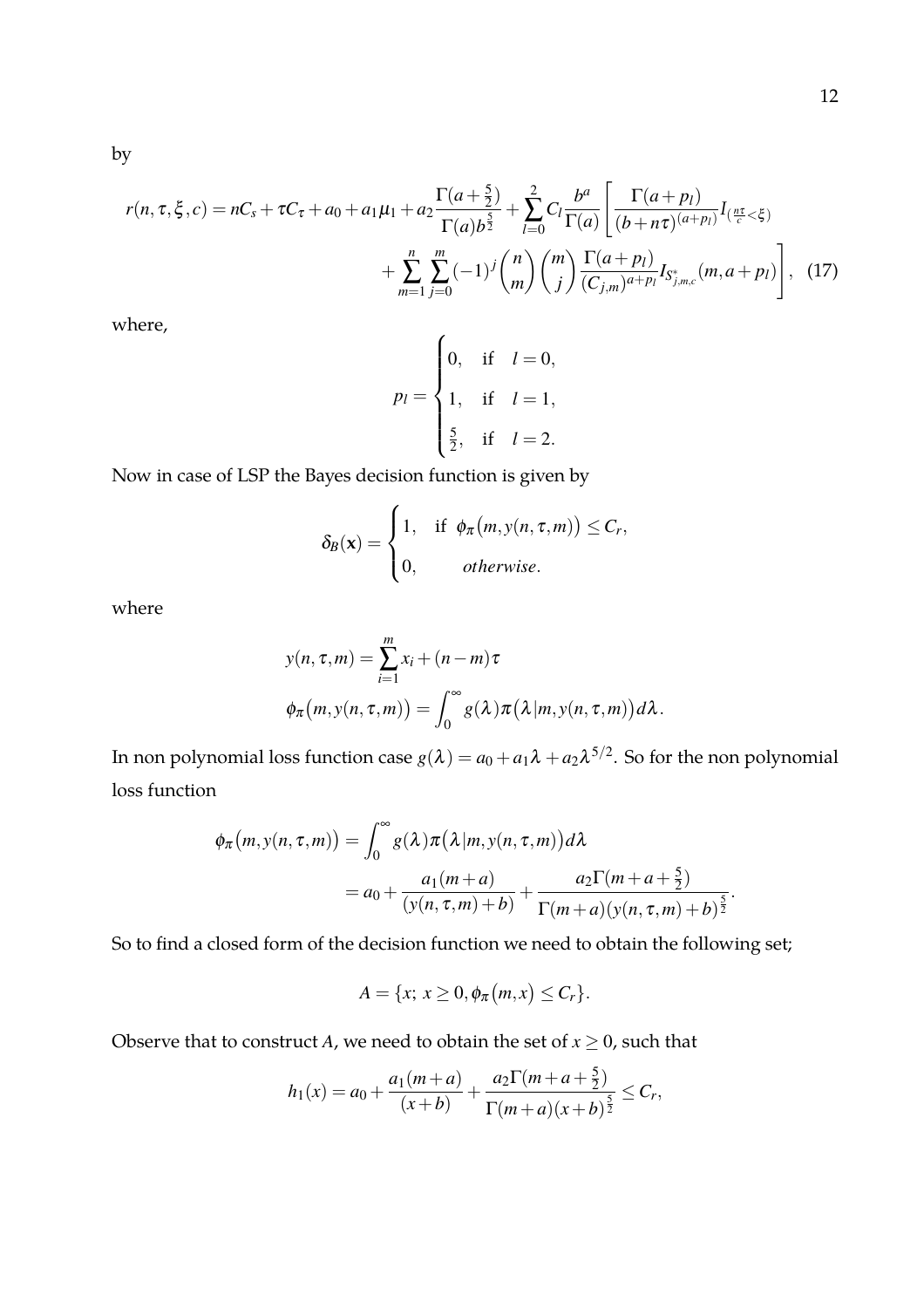which is equivalent to find  $x \geq 0$ , such that

$$
h_2(x) = (C_r - a_0)\Gamma(m+a)\left(x+b\right)^{\frac{5}{2}} - a_1(m+a)\Gamma(m+a)\left(x+b\right)^{\frac{1}{2}} - a_2\Gamma(m+a+\frac{5}{2}) \ge 0.
$$

It is obvious that finding the closed form solution of the non polynomial equation  $h_2(x) = 0$ is not possible. So in case of the non-polynomial loss function it is difficult to construct the LSP and the explicit expression of the Bayes risk. But for the proposed method DSP this difficulty does not arises as DSP does not depend on the form of the loss function.

#### **5** Type-I Hybrid censoring

When the random sample is coming from Type-I hybrid censoring. Let us define  $\tau^* =$ *min*{*X*<sub>(*r*)</sub>,  $\tau$ } and *M*<sup>\*</sup> is number of failure before time  $\tau$ <sup>\*</sup>. Then *M*<sup>\*</sup> takes value {0,1,...,*r*} and for  $M^* = 0$  the MLE does not exist. We use new estimator which is define as,

$$
\widehat{\theta}_{M^*+c} = \frac{\sum_{i=1}^{M^*} X_{(i)} + (n-M^*)\tau^*}{M^*+c} = \begin{cases} \frac{\sum_{i=1}^{M} X_{(i)} + (n-M)\tau}{M+c} & \text{if } X_{(r)} > \tau, \\ \frac{\sum_{i=1}^{r} X_{(i)} + (n-r)X_{(r)}}{r+c} & \text{if } X_{(r)} \leq, \tau, \end{cases}
$$

where *M* is a number of failure before time  $\tau$ . In this case also

$$
P(\widehat{\theta}_{M^*+c} \le x) = P(M^* = 0)P(\widehat{\theta}_{M^*+c} \le x|M^* = 0) + P(M^* \ge 1)P(\widehat{\theta}_{M^*+c} \le x|M^* \ge 1)
$$
  
=  $pS(x) + (1 - p)H(x)$ , (18)

where  $p = P(M^* = 0) = e^{-n\lambda \tau}$ ,  $S(x)$  and  $H(x)$  are same as defined in (8) with the PDF  $h(u)$ of  $\widehat{\theta}_{M^*+c}$  when  $M^* \geq 1$  is given as

$$
h(u) = \frac{1}{1-p} \left[ \sum_{m=1}^{n} \sum_{j=0}^{m} {n \choose m} {m \choose j} (-1)^{j} e^{-\lambda \tau (n-m+j)} \pi(u-\tau_{j,m,c};m,(m+c)\lambda) + \pi(u;r,r\lambda) + r \binom{n}{r} \sum_{j=1}^{r} {r-1 \choose j-1} \frac{(-1)^{j} e^{-\lambda \tau (n-r+j)}}{n-r+j} \pi(u-\tau_{j,r,c};r,(r+c)\lambda) \right]
$$

provided  $0 < u < \frac{n\tau}{c}$  $\frac{d\tau}{dr}$ , zero otherwise. For computation of  $h(u)$  for given  $M \geq 1$ , we have followed the method of Gupta and Kundu (1998) and Childs *et. al.* (2003) or we can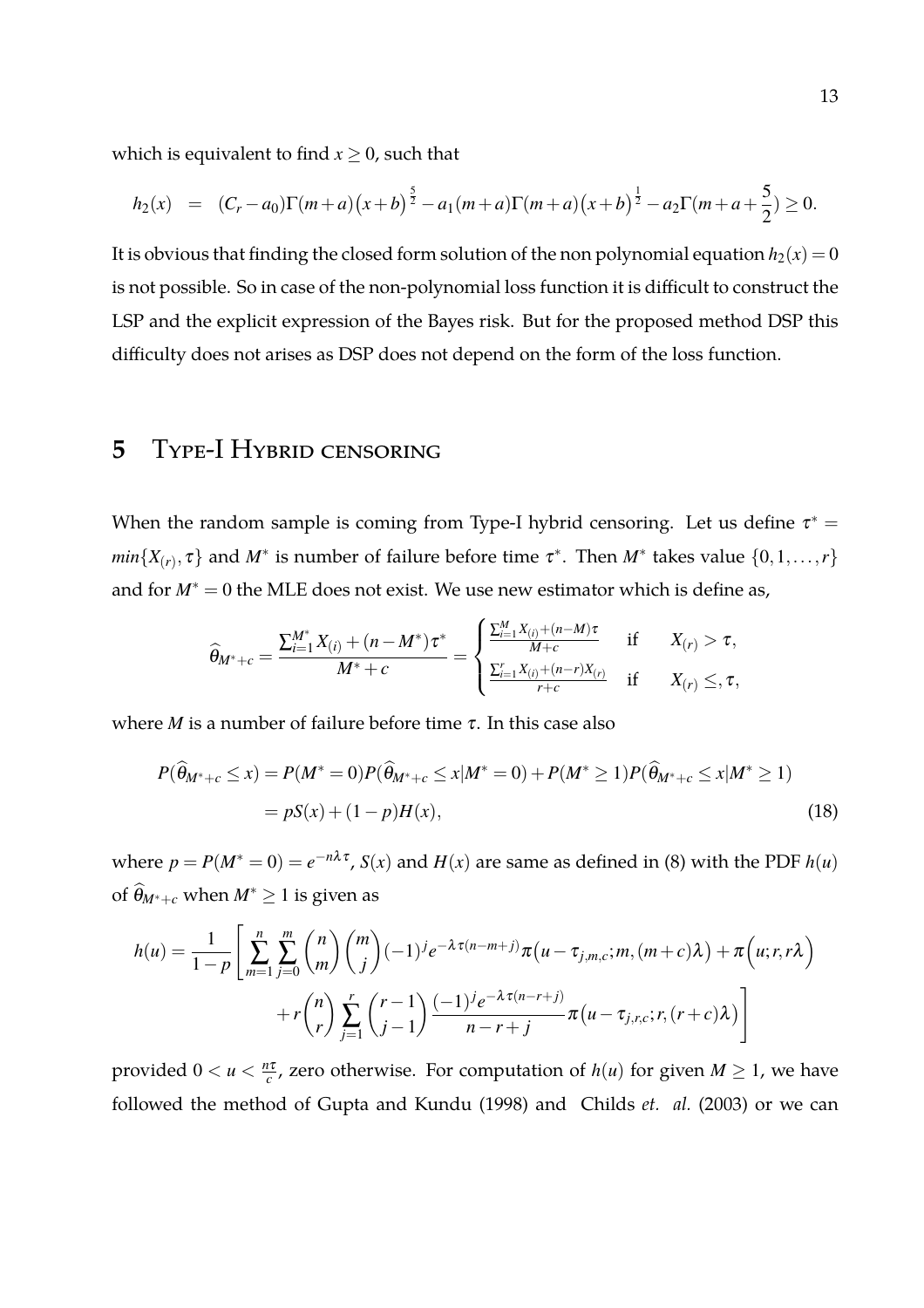use the approach proposed by Grony and Cramer (2017) and Cramer and Balakrishnan (2013).

Many recent research works on finding the Bayesian sampling plan is based on a quadratic loss function (for example see, Lam (1990, 1994), Lam and Choy (1995), Lin, Liang and Haung (2002), Huang and Lin (2002), Lin, Huang and Balakrishnan (2008a,b); Lin, Huang and Balakrishnan (2011), Liang and Yang (2013) etc). They used this functional form because computation become easier and  $g(\lambda) = a_0 + a_1 \lambda + a_2 \lambda^2$  is an approximation of true acceptance cost. However, it is well known that a higher degree polynomial is a better approximation of the true acceptance cost. So for better approximation we consider the functional form of the loss function defined as

$$
L(\delta(\mathbf{x}), \lambda) = \begin{cases} nC_s - (n-M)r_s + \tau^* C_{\tau} + a_0 + a_1 \lambda + \ldots + a_k \lambda^k & \text{if } \delta(\mathbf{x}) = d_0, \\ nC_s - (n-M)r_s + \tau^* C_{\tau} + C_r & \text{if } \delta(\mathbf{x}) = d_1, \end{cases}
$$
(19)

where decision function  $\delta(\mathbf{x})$  is define in (2) with  $\widehat{\theta} = \widehat{\theta}_{M^*+c}$ . Using the distribution function (18) and the loss function (19), the Bayes risk of the DSP  $(n, r, \tau, \xi, c)$  is computed similarly as in Section 3 and by Lin, Huang and Balakrishnan (2008a).

**Result 5.1.** *The Bayes risk of DSP* (*n*,*r*, <sup>τ</sup>,ξ , *c*) *w.r.t loss function (19) is given as follows*

$$
r(n,r,\tau,\xi,c) = n(C_s - r_s) + E(M^*)r_s + E(\tau^*)C_{\tau} + a_0 + a_1\mu_1 + \dots + a_k\mu_k
$$
  
+ 
$$
\sum_{l=0}^k C_l \frac{b^a}{\Gamma(a)} \left\{ \frac{\Gamma(a+l)}{(b+n\tau)^{(a+l)}} I_{(\frac{n\tau}{c} < \xi)} + \sum_{m=1}^n \sum_{j=0}^m {n \choose m} {m \choose j} (-1)^j R_{l,j,m} + R_{l,r-n,r} + \sum_{j=1}^r {n \choose r} {r-1 \choose j-1} (-1)^j \frac{r}{(n-r+j)} R_{l,j,r} \right\},
$$

*where*

$$
R_{l,j,m} = \frac{\Gamma(a+l)}{(C_{j,m})^{a+l}} I_{S_{j,m,c}^*}(m, a+l),
$$
  
\n
$$
E(M^*) = \sum_{m=1}^{r-1} \sum_{j=0}^m m \binom{n}{m} \binom{m}{j} (-1)^j \frac{b^a}{(b+(n-m+j)\tau)^a},
$$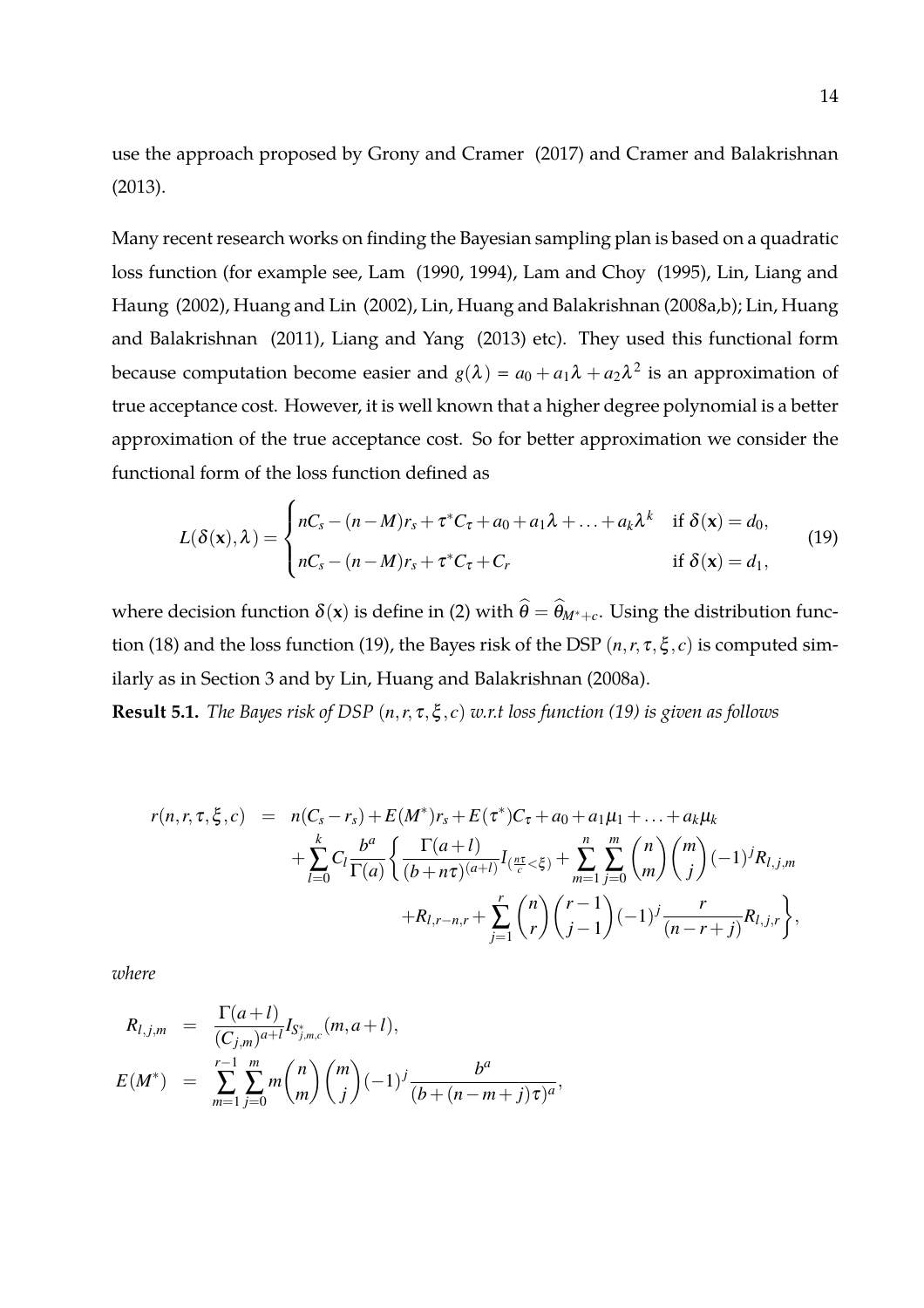$$
+\sum_{k=r}^{n} \sum_{j=0}^{k} r {n \choose k} {k \choose j} (-1)^{j} \frac{b^{a}}{(b+(n-k+j)\tau)^{a}},
$$
  

$$
E(\tau^{*}) = r {n \choose r} \sum_{j=0}^{r-1} {r-1 \choose j} (-1)^{r-1-j} \left\{ \frac{b}{(n-j)^{2}(a-1)} - \frac{tb^{a}}{(n-j)((n-j)\tau+b)^{a}}, -\frac{b^{a}}{(n-j)^{2}(a-1)((n-j)\tau+b)^{a-1}} \right\} + \sum_{k=r}^{n} \sum_{j=0}^{k} \tau {n \choose k} {k \choose j} (-1)^{j} \frac{b^{a}}{(b+(n-k+j)\tau)^{a}}.
$$

For computation of  $E(M^*)$  and  $E(\tau^*)$  see Liang and Yang (2013).

Based on the explicit expression of the Bayes risk, an optimum DSP  $(n_0, r_0, \tau_0, \xi_0, c_0)$  can be determined by

$$
r(n_0, r_0, \tau_0, \xi_0, c_0) = \min_{n, r \le n} \{ \min_{\tau} \{ \min_{\xi, c} [r(n, r, \tau, \xi, c)] \} \}.
$$
 (20)

In this case also the Bayes risk expression is very complicated so a similar algorithm as given in Section 3 is consider to obtain the optimum DSP  $(n_0, r_0, \tau_0, \xi_0, c_0)$ .

For each sample size *n* and for given value of *r*,  $\xi$  and *c*, the Bayes risk  $r(n, r, \tau, \xi, c)$ is a function of  $\tau$ . If we have to find the minimum Bayes risk, we need an upper bound of  $\tau$ . Tsai et al. (2014) suggested to choose a suitable range of  $\tau$ , say  $[0, \tau_\alpha]$  where  $\tau_\alpha$  is such that *P*( $0 < X < \tau_\alpha$ ) = 1 –  $\alpha$ , and  $\alpha$  is preassigned number satisfying  $0 < \alpha < 1$ . The choice of  $\alpha$  depend on the prescribed precision. The higher the precision required, the smaller the value of  $\alpha$  should be taken. Here we have used  $\alpha = 0.01$ . In the range  $[0, \tau_{\alpha}]$ , we have used grid search method to find the optimal value of  $\tau$ . Next result shows that the algorithm is finite , i.e., we can find an optimal sampling plan in a finite number of search steps. The proof of the following result can be obtained similarly as the proof of **Result 3.1**.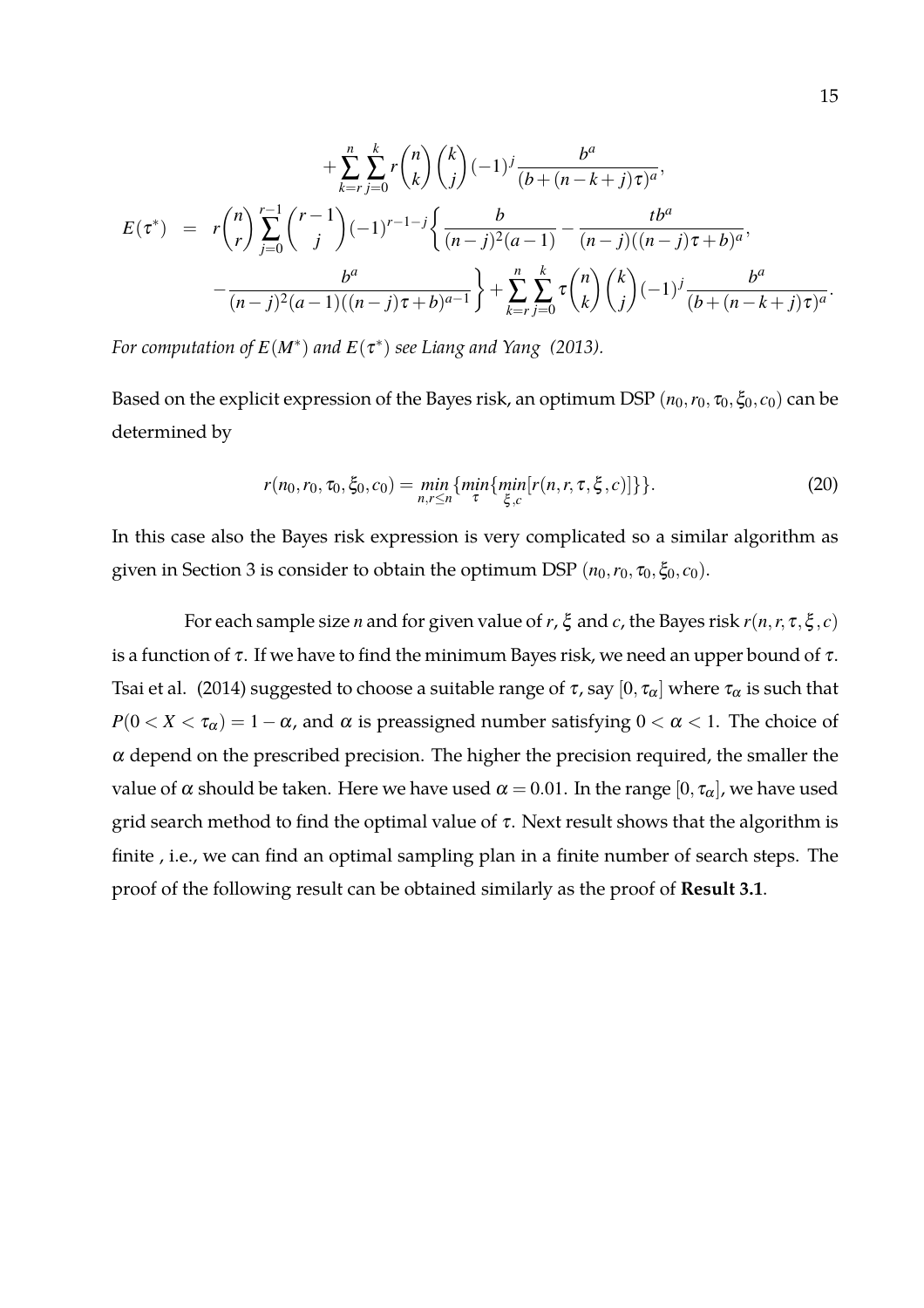**Result 5.2.** Assuming that  $0 < \xi \leq \xi^*$  and  $0 < c \leq c^*$ . Let us denote  $r(n, r, \tau, \xi', c') = \min_{\xi, c}$ *r*( $n, r, \tau, \xi, c$ ) *for some fixed n* ( $\geq$  1) *and*  $\tau$ *. Further, let*  $n_0$  *be the optimal sample size. Then,* 

$$
n_0 \leq \min\left\{\frac{C_r}{C_s-r_s}, \frac{a_0+a_1\mu_1+\ldots+a_k\mu_k}{C_s-r_s}, \frac{r(n,r,\tau,\xi',c')}{C_s-r_s}\right\}
$$

*and*  $r_0 \leq n_0$ *.* 

The number of grid search points we choose depends on how well the behavior of the Bayes risk function  $r(n, \tau, \xi, c)$  or  $r(n, r, \tau, \xi, c)$  is. In practice, if the values of Bayes risk function  $r(n, \tau, \xi, c)$  or  $r(n, r, \tau, \xi, c)$  is monotone or has unique minimum (in numerical examples we show this property) we will use less numbers of grid points. If the Bayes risk function  $r(n, \tau, \xi, c)$  or  $r(n, r, \tau, \xi, c)$  are such as two or more sampling plans give the values equal to or close to the minimum value, then more grids search point are used and the grid search algorithm needs to be modified appropriately.

#### **6** Numerical Results and Comparisons

For the quadratic loss function to obtain the numerical results we consider the algorithm proposed in Section 3. Since the expression of  $r(n, \tau, \xi, c)$  is quite complicated, so it is not possible to obtain the optimal value of *n*, <sup>τ</sup>, ξ and *c* analytically. We need to obtain the optimal values of *n*, <sup>τ</sup>, ξ and *c* numerically so we need a following algorithm for that purpose:

*Step-1:* For fixed *n* and  $\tau$ , find the optimal values of  $\xi$  and *c*,  $\xi_0(n,\tau)$ ,  $c_0(n,\tau)$ , respectively, using grid search method. The grid sizes of ξ and *c* are 0.0125 and 0.0025, respectively. Step-2: Let  $n^* = min(C_r, a_0 + a_1\mu_1 + a_2\mu_2, r(n, \tau, \xi_0(n, \tau), c_0(n, \tau))) / C_s$  and  $\tau_* = min(C_r, a_0 + a_1\mu_1 + a_2\mu_2, r(n, \tau, \xi_0(n, \tau))) / C_s$  $a_1\mu_1+a_2\mu_2$ ,  $r(n,\tau,\xi_0(n,\tau),c_0(n,\tau)))/$   $C_\tau$  then it is clear that both  $n^*$  and  $\tau_*$  are finite and from  $\text{the Result } 3.1$  ,  $0 \le n_0 \le n^*$  *and*  $0 \le \tau_0 \le \tau_*$  Next for each *n*, compute  $r(n, \tau(n), \xi_0(n, \tau), c_0(n, \tau))$ and minimize  $r(n, \tau(n), \xi_0(n, \tau), c_0(n, \tau))$  with respect to  $\tau$  where grid point are taken for  $\tau$ is  $0(0.0125)\tau_*$ . Let the minimizer be denoted by  $\tau_0(n)$ .

*Step-3:* Finally choose that n for which  $r(n, \tau_0(n), \xi_0(n, \tau_0), c_0(n, \tau_0))$  is minimum.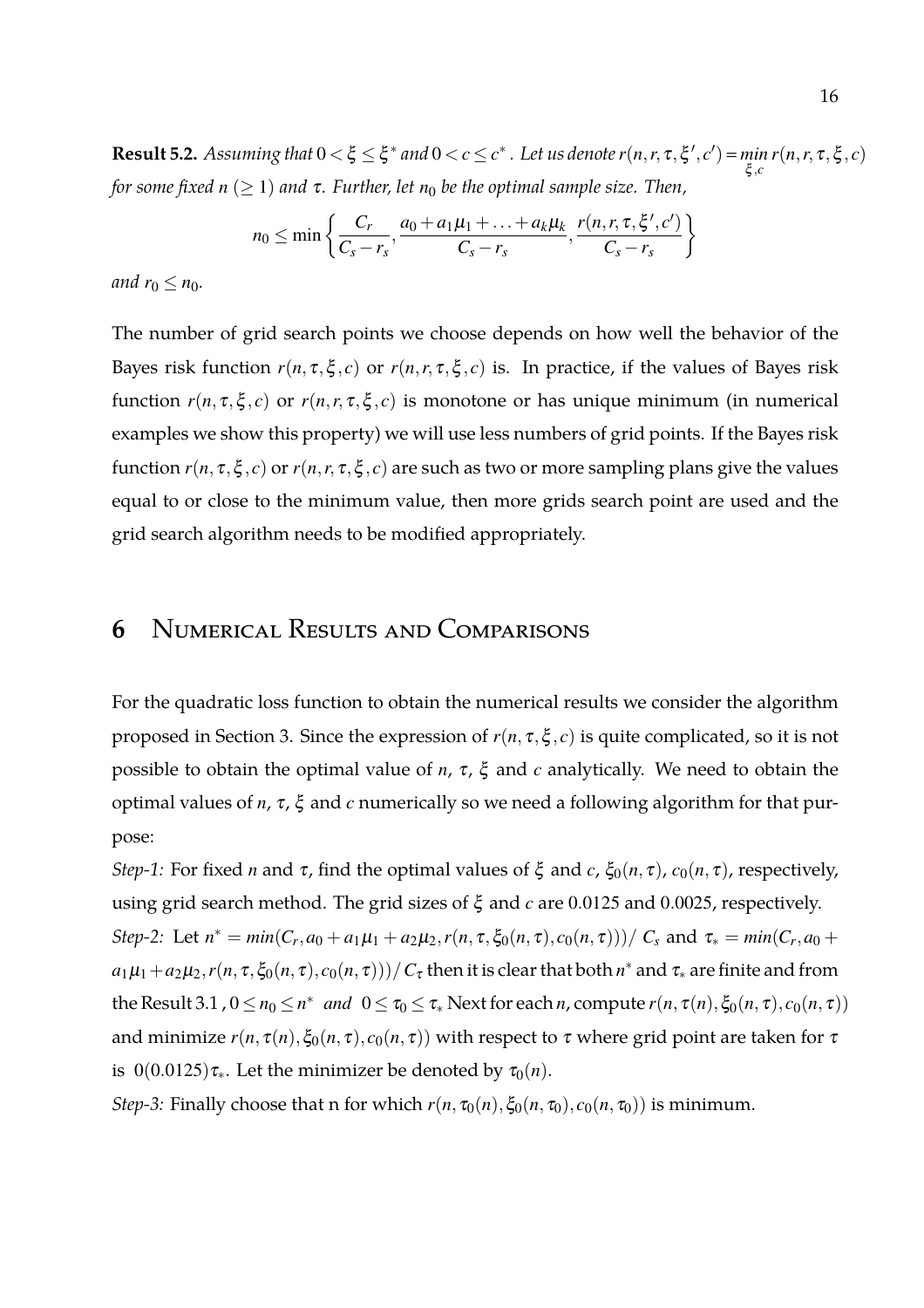| a    | b   | $r(n_0, \tau_0, \xi_0, c_0)$ | $n_0$         | $\tau_0$ | $\xi_0$ | c <sub>0</sub> |
|------|-----|------------------------------|---------------|----------|---------|----------------|
| 0.2  | 0.2 | 9.0726                       | $\mathcal{P}$ | 0.4625   | 0.2000  | 0.9600         |
| 1.5  | 0.8 | 16.8439                      | 3             | 0.4750   | 0.2250  | 0.1100         |
| 2.0  | 0.8 | 21.5046                      | 3             | 0.6000   | 0.2750  | 0.1025         |
| 2.5  | 0.6 | 28.1949                      | 3             | 0.8625   | 0.3125  | 0.8650         |
| 2.5  | 0.8 | 25.2777                      | 3             | 0.7250   | 0.3000  | 0.3550         |
| 2.5  | 1.0 | 22.0361                      | 3             | 0.5625   | 0.2625  | 0.0725         |
| 3.0  | 0.8 | 28.0087                      | 3             | 0.8250   | 0.3125  | 0.7125         |
| 3.5  | 0.8 | 29.7131                      | 2             | 0.8125   | 0.4125  | 0.4400         |
| 10.0 | 3.0 | 29.8053                      | 1             | 0.4375   | 0.4750  | 0.8075         |

Table 1: Minimum Bayes risk and corresponding optimal sampling plan for different values of *a* and *b*

We present some DSP for different values of *a* and *b* in Table 1. We have taken the following configuration:  $a_0 = 2, a_1 = 2, a_2 = 2, C_r = 30, C_s = 0.5, C_\tau = 0.5, \xi^* = 2, c^* = 1$ . Here *r*( $n_0$ ,  $\zeta_0$ ,  $\zeta_0$ ,  $c_0$ ) denotes the minimum Bayes risk, while ( $n_0$ ,  $\zeta_0$ ,  $\zeta_0$ ,  $c_0$ ) is the corresponding optimal sampling plan. For example, consider the parameter values  $a = 2.5$ ,  $b = 0.8$  and coefficients  $a_0 = 2$ ,  $a_1 = 2$ ,  $a_2 = 2$ ,  $C_s = 0.5$ ,  $C_\tau = 0.5$ ,  $C_r = 30$ , the minimum Bayes risk is  $r(3,0.7250,0.3000,0.3550) = 25.2777$  indicating that the corresponding optimal sampling plan is  $(3, 0.7250, 0.3000, 0.3550)$  as given in Table 1. Thus, if we take 3 items from a batch to test under Type-I censoring, at a censoring time of 0.7250, we may accept that batch if the estimated average lifetime of the items  $\hat{\theta}_{M+c}$  is greater than or equal to 0.3000 and the value of  $c_0 = 0.3550$  ensures the existence of such an estimator.

From Table 1 we can see that for a fixed value of *b* as we increase the value of *a*, the Bayes risk increases. However, for a fixed value of *a* as we increase the value of *b*, the Bayes risk decreases. At the same time, it is also seen that as the shape parameter of the prior distribution (*a*) increases, the minimum Bayes' risk increases irrespective of whether its scale parameter (*b*) increases or decreases.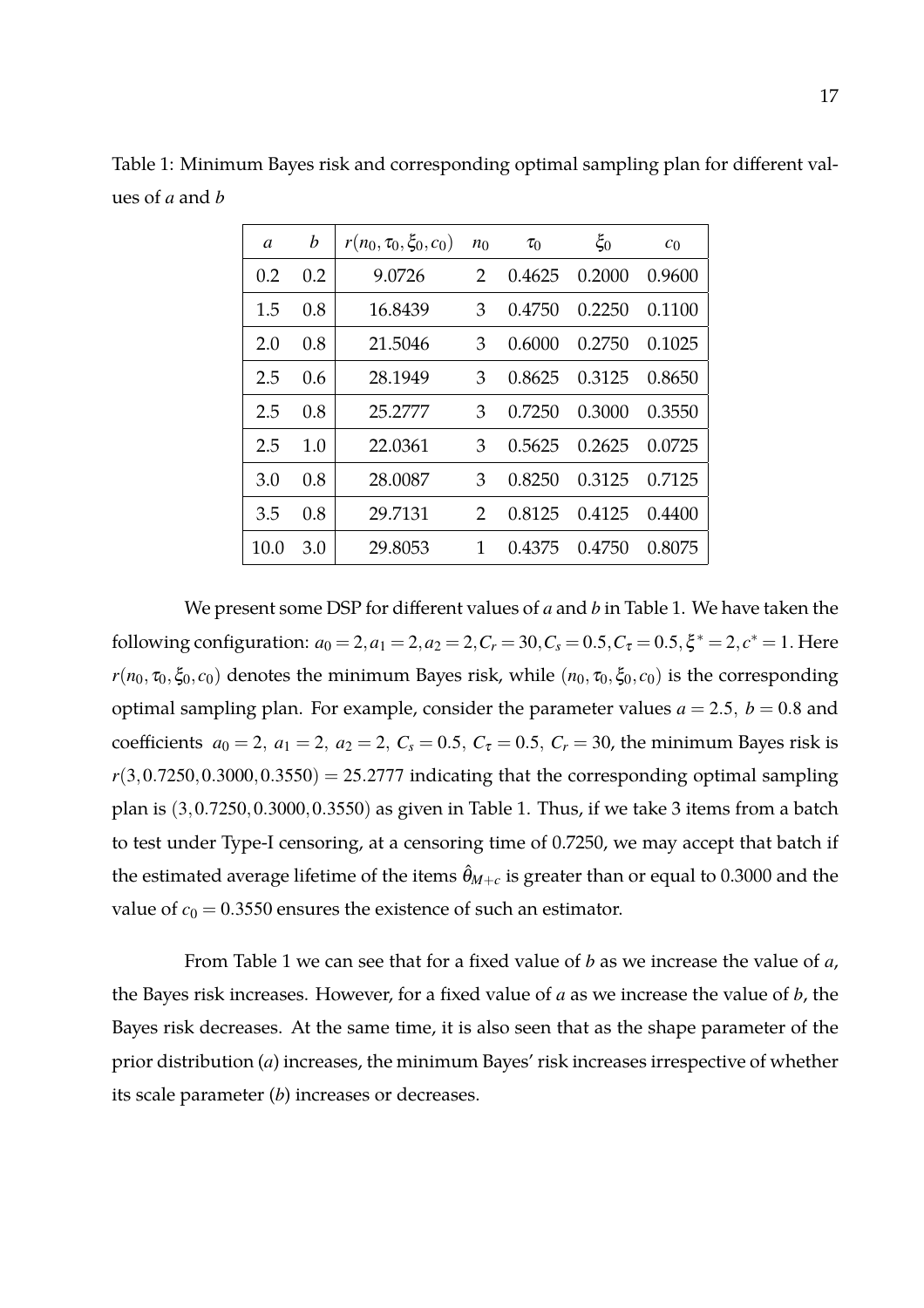#### **6.1** Comparison between the LAM's sampling plan and the DSP

In this section, we focus on comparison between the sampling plan of Lam (1994) and the DSP, some numerical results are presented in Table 2. The values of coefficients  $a_0 =$ 2,  $a_1 = 2$ ,  $a_2 = 2$ ,  $C_s = 0.5$ ,  $C_{\tau} = 0$  and  $C_r = 30$  are used for comparison. In Table 2 only hyper-parameter *a* and *b* are varying and others are kept fixed.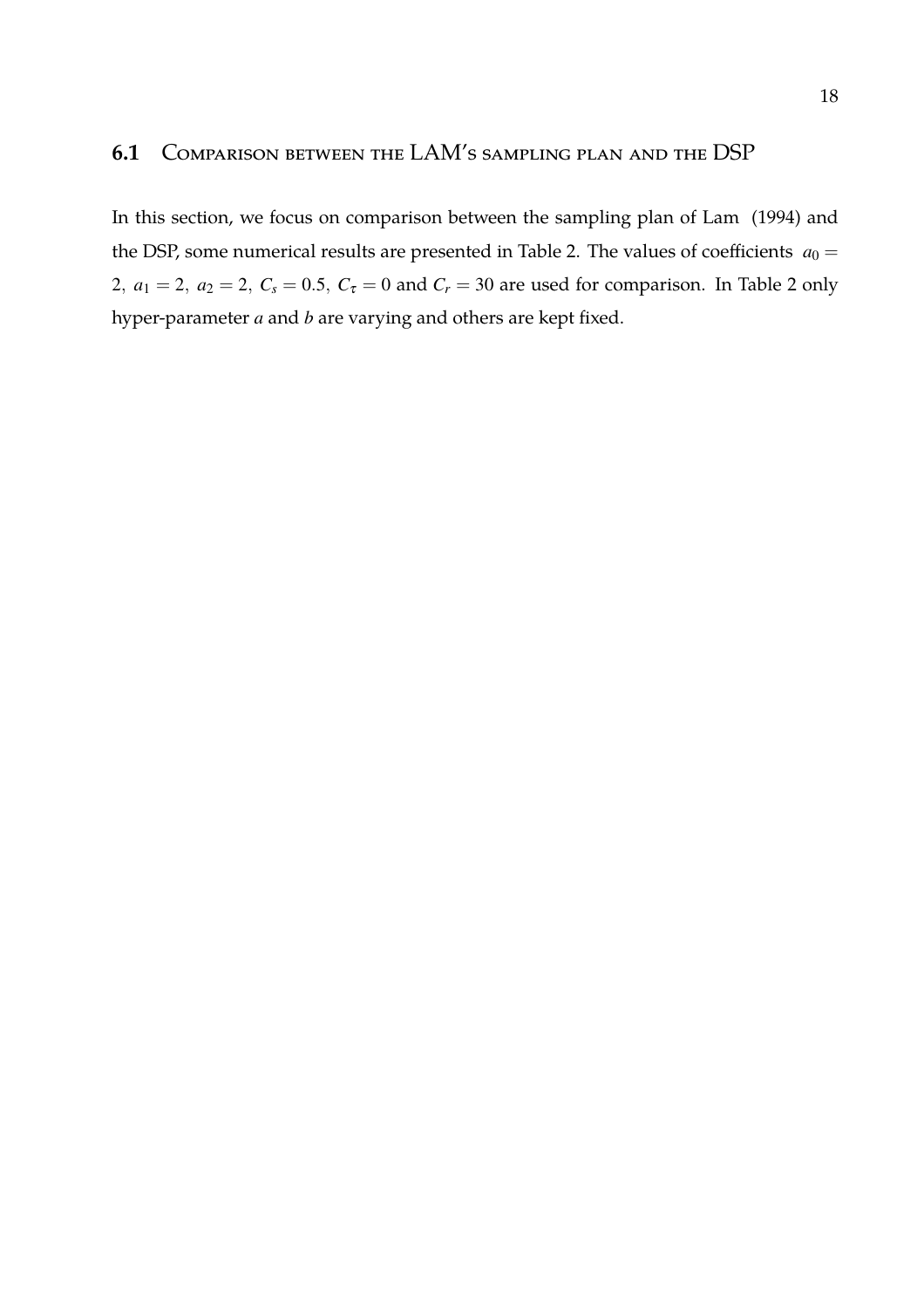| $\boldsymbol{M}$ | a    | b   | $r(n_0, \tau_0, \xi_0, c_0)$ | $n_0$          | $\tau_0$ | $\xi_0$ | c <sub>0</sub> |
|------------------|------|-----|------------------------------|----------------|----------|---------|----------------|
| <b>DSP</b>       | 0.2  | 0.2 | 8.8228                       | 2              | 0.6000   | 0.1875  | 1.1575         |
| LAM              |      |     | 12.1499                      | $\overline{4}$ | 0.0270   | 0.1080  |                |
| <b>DSP</b>       | 1.5  | 0.8 | 16.5825                      | 3              | 0.7000   | 0.1750  | 1.0000         |
| <b>LAM</b>       |      |     | 16.6233                      | 3              | 0.5262   | 0.2631  |                |
| <b>DSP</b>       | 2.0  | 0.8 | 21.1398                      | $\overline{4}$ | 1.1625   | 0.2000  | 1.7975         |
| LAM              |      |     | 21.2153                      | 3              | 0.6051   | 0.3026  |                |
| <b>DSP</b>       | 2.5  | 0.4 | 29.7506                      | $\mathbf{1}$   | 0.8000   | 0.3250  | 1.4400         |
| <b>LAM</b>       |      |     | 29.7506                      | $\mathbf{1}$   | 0.7978   | 0.7978  |                |
| <b>DSP</b>       | 2.5  | 0.6 | 27.7266                      | 3              | 1.2125   | 0.2750  | 1.3875         |
| <b>LAM</b>       |      |     | 27.7834                      | 3              | 0.8537   | 0.4268  |                |
| <b>DSP</b>       | 2.5  | 0.8 | 24.8419                      | $\overline{4}$ | 1.3125   | 0.3000  | 0.3750         |
| LAM              |      |     | 24.9367                      | 3              | 0.7077   | 0.3539  |                |
| <b>DSP</b>       | 2.5  | 1.0 | 21.7081                      | $\overline{4}$ | 1.1125   | 0.2250  | 0.9450         |
| LAM              |      |     | 21.7640                      | 3              | 0.5483   | 0.2742  |                |
| <b>DSP</b>       | 3.0  | 0.8 | 27.5581                      | 3              | 1.1625   | 0.3000  | 0.8650         |
| LAM              |      |     | 27.6136                      | 3              | 0.8170   | 0.4085  |                |
| <b>DSP</b>       | 3.5  | 0.8 | 29.2789                      | $\overline{2}$ | 1.0125   | 0.2750  | 1.6600         |
| <b>LAM</b>       |      |     | 29.2789                      | $\overline{2}$ | 1.0037   | 0.5019  |                |
| <b>DSP</b>       | 10.0 | 3.0 | 29.5166                      | $\overline{2}$ | 0.8000   | 0.2625  | 1.0250         |
| <b>LAM</b>       |      |     | 29.5166                      | $\overline{2}$ | 0.7928   | 0.3964  |                |

Table 2: Minimum Bayes risk and corresponding optimal sampling plan for different values of *a* and *b*

From Table-2 it is clear that the Bayes risk of the optimal DSP is less then or equal to the Bayes risk of Lam's sampling plan. Therefore, the optimal DSP is a better sampling plan then the Lam's sampling plan.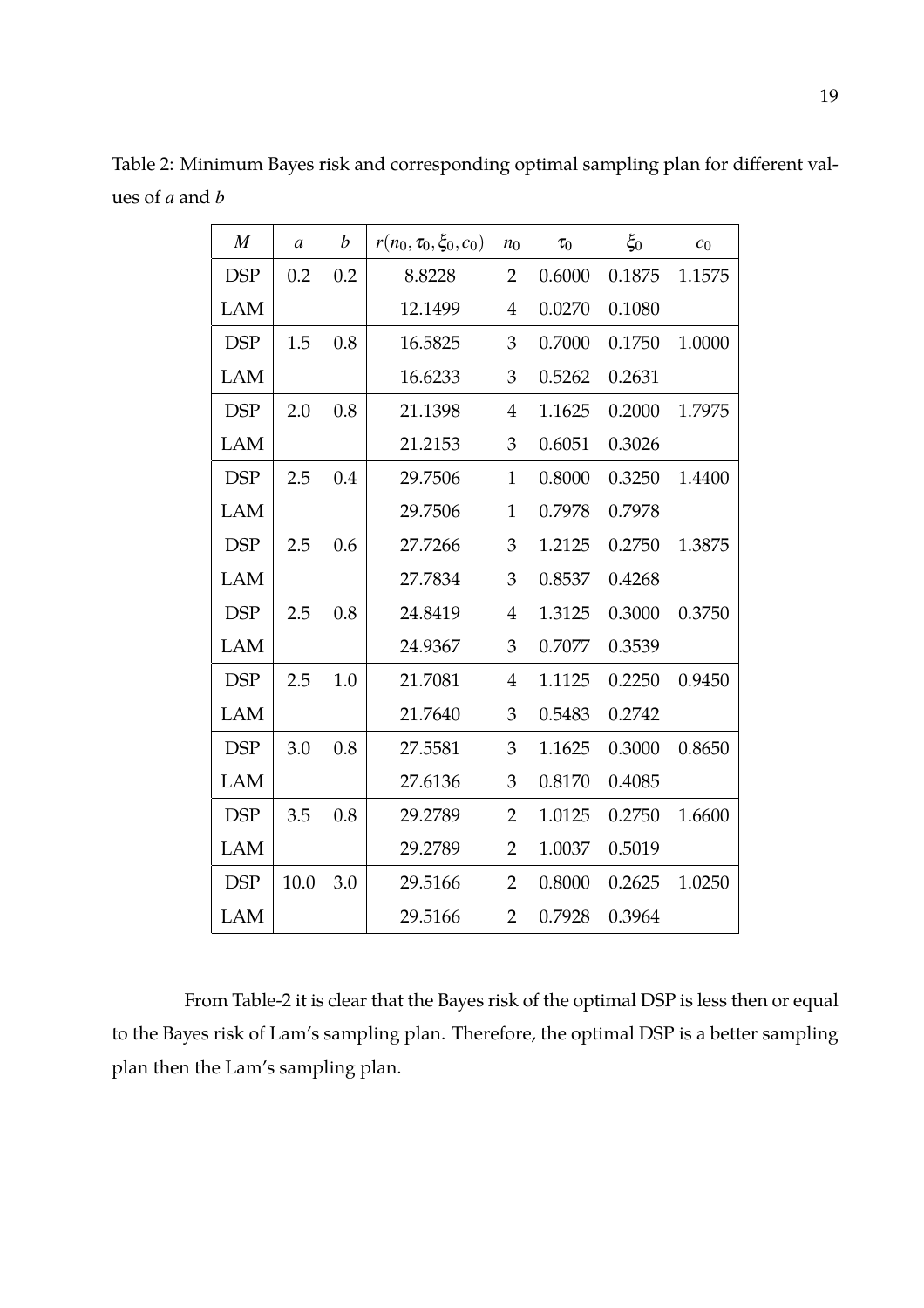#### **6.2** Comparison between the LSP and the DSP

#### **6.2.1** Comparison in terms of Bayes risk under quadratic loss function

In this section, we present some numerical results to compare DSP and LSP. We have taken the same loss function as in Lin, Liang and Haung (2002) where coefficients  $a_0 = 2$ ,  $a_1 =$ 2,  $a_2 = 2$ ,  $C_s = 0.5$ ,  $C_{\tau} = 0.5$  and  $C_r = 30$  are used for comparison. The results are presented in Table 3.

Table 3: Minimum Bayes risk and corresponding optimal sampling plan for different values of *a* and *b* and for DSP and LSP

| a   | b   | <b>LSP</b>                 | <b>DSP</b>                   |               |                |          |                |  |  |
|-----|-----|----------------------------|------------------------------|---------------|----------------|----------|----------------|--|--|
|     |     | $r(n_B, \tau_B, \delta_B)$ | $r(n_0, \tau_0, \xi_0, c_0)$ | $n_0$         | $\tau_0$       | $\xi_0$  | c <sub>0</sub> |  |  |
| 0.1 | 0.2 | 6.1832                     | 6.1832                       | 2             | 0.4000         | 0.2000   | 0.8050         |  |  |
| 1.0 | 0.2 | 24.8966                    | 24.8966                      | 3             | 0.8250         | 0.3125   | 0.6700         |  |  |
| 1.5 | 0.8 | 16.8439                    | 16.8439                      | 3             | 0.4750         | 0.2250   | 0.1100         |  |  |
| 1.5 | 2.0 | 5.3750                     | 5.3750                       | 0             | $\theta$       | $\Omega$ | $\overline{0}$ |  |  |
| 2.5 | 0.8 | 25.2777                    | 25.2777                      | 3             | 0.7250         | 0.3000   | 0.3550         |  |  |
| 2.5 | 1.0 | 22.0361                    | 22.0361                      | 3             | 0.5625         | 0.2625   | 0.0725         |  |  |
| 2.5 | 1.2 | 18.3194                    | 18.3194                      | 0             | $\overline{0}$ | 0        | $\overline{0}$ |  |  |
| 3.0 | 0.8 | 28.0087                    | 28.0087                      | 3             | 0.8250         | 0.3125   | 0.7125         |  |  |
| 3.5 | 0.8 | 29.7131                    | 29.7131                      | $\mathcal{P}$ | 0.8125         | 0.4125   | 0.4400         |  |  |

where  $r(n_0, \tau_0, \xi_0, c_0)$  denotes the minimum Bayes risk while  $(n_0, \tau_0, \xi_0, c_0)$  is the corresponding optimal sampling plan for DSP, whereas  $r(n_B, \tau_B, \delta_B)$  denote Bayes risk for LSP. From Table 3 it is observed that in terms of Bayes risk of optimal DSP is good approximation of LSP. It is also observed that for certain set of values of the hyper parameters and costs of the loss function, the optimal sample size and the censoring time are 0 for both the plans. It means the decision rule suggests acceptance of the lot without any inspection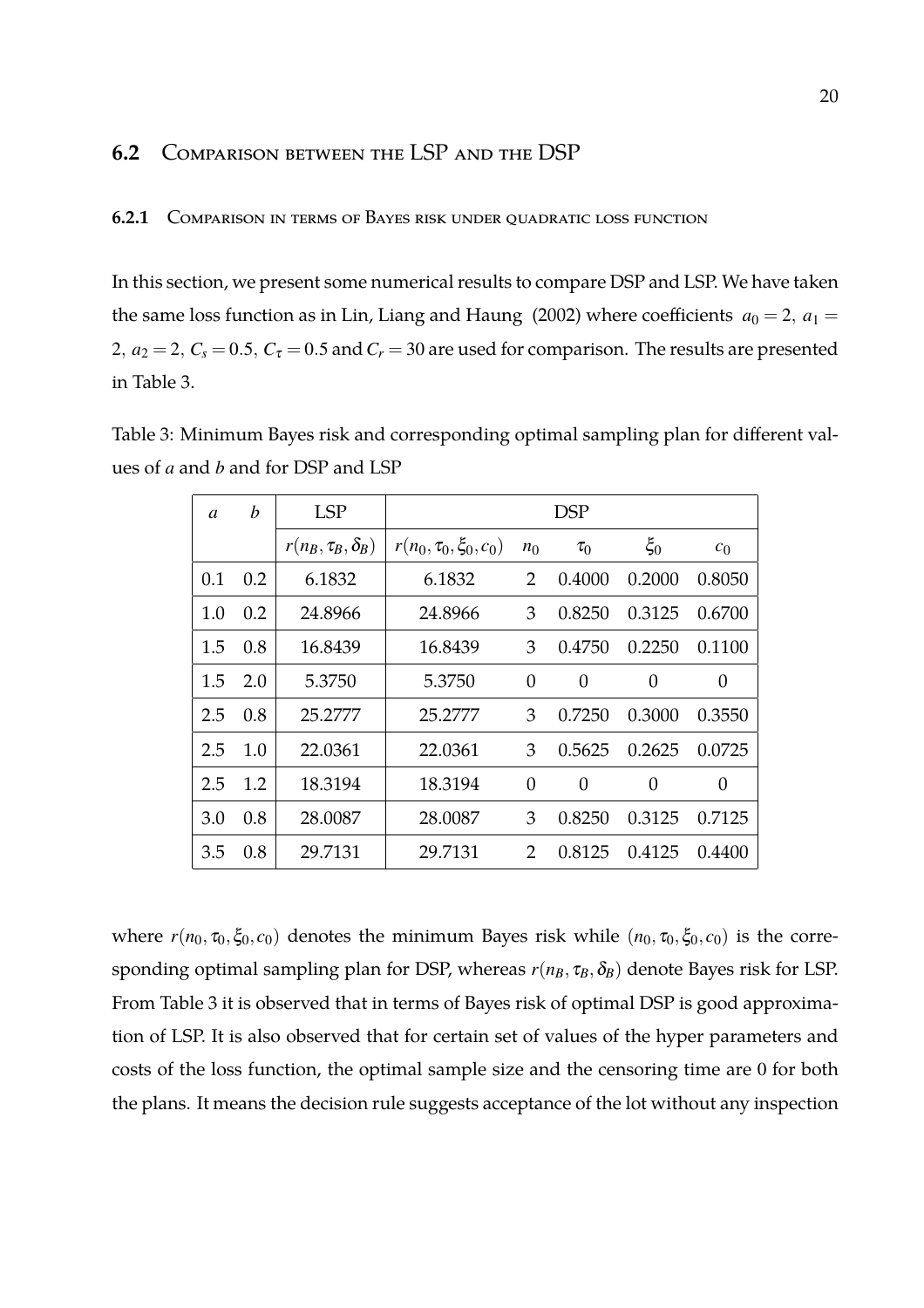in such cases.

**6.2.2** Comparison in terms of Proportion of Acceptance under quadratic loss func-**TION** 

For some further analysis we will give proportion of acceptance of some selected optimal sampling plans. We taken the following set of coefficients  $a_0 = 2$ ,  $a_1 = 2$ ,  $a_2 = 2$ ,  $C_s =$ 0.5,  $C_{\tau} = 0.5$ ,  $C_{r} = 30$  and parameter values  $a = 2.5$ ,  $b = 0.8$ . The results are presented in Table 3 by varying *a* and *b* and keeping other fixed . In Table 4, we have reported the results for different values of  $a_0$ ,  $a_1$  and  $a_2$ . Similarly, in Table 5, we have reported the results for different values of *C<sup>s</sup>* ,*C*<sup>τ</sup> and *C<sup>r</sup>* . All the results are based on 10000 replications. In all the cases the proportion of acceptance are very high for both DSP and LSP and they are very close to each other.

Table 4: Proportion of acceptance of DSP and LSP for different values of *a* and *b*.

| a   | h | <b>DSP</b>                  | <b>LSP</b>           |
|-----|---|-----------------------------|----------------------|
|     |   | $1.7 \quad 0.2 \mid 0.8440$ | 0.8424               |
| 2.1 |   | $0.3 \mid 0.7428$           | $\vert 0.7443 \vert$ |
|     |   | $2.4 \quad 0.4 \mid 0.7414$ | 0.7262               |

Table 5: Proportion of acceptance of DSP and LSP for different values of  $a_0$ ,  $a_1$  and  $a_2$ .

| $a_0$ | $\vert$ DSP $\vert$ LSP $\vert$ $a_1$ $\vert$ DSP $\vert$ LSP $\vert$ $a_2$ $\vert$ DSP $\vert$ LSP |  |  |                                                                                                                               |
|-------|-----------------------------------------------------------------------------------------------------|--|--|-------------------------------------------------------------------------------------------------------------------------------|
|       | 13.5   0.7348   0.7219   10.2   0.6176   0.6122   6.0   0.8595   0.8624                             |  |  |                                                                                                                               |
|       |                                                                                                     |  |  | 14.0   0.7170   0.7096   10.5   0.6193   0.5956   6.5   0.7662   0.7686                                                       |
|       |                                                                                                     |  |  | $\mid$ 14.5 $\mid$ 0.8198 $\mid$ 0.8134 $\mid$ 10.8 $\mid$ 0.5981 $\mid$ 0.5822 $\mid$ 6.8 $\mid$ 0.7661 $\mid$ 0.7586 $\mid$ |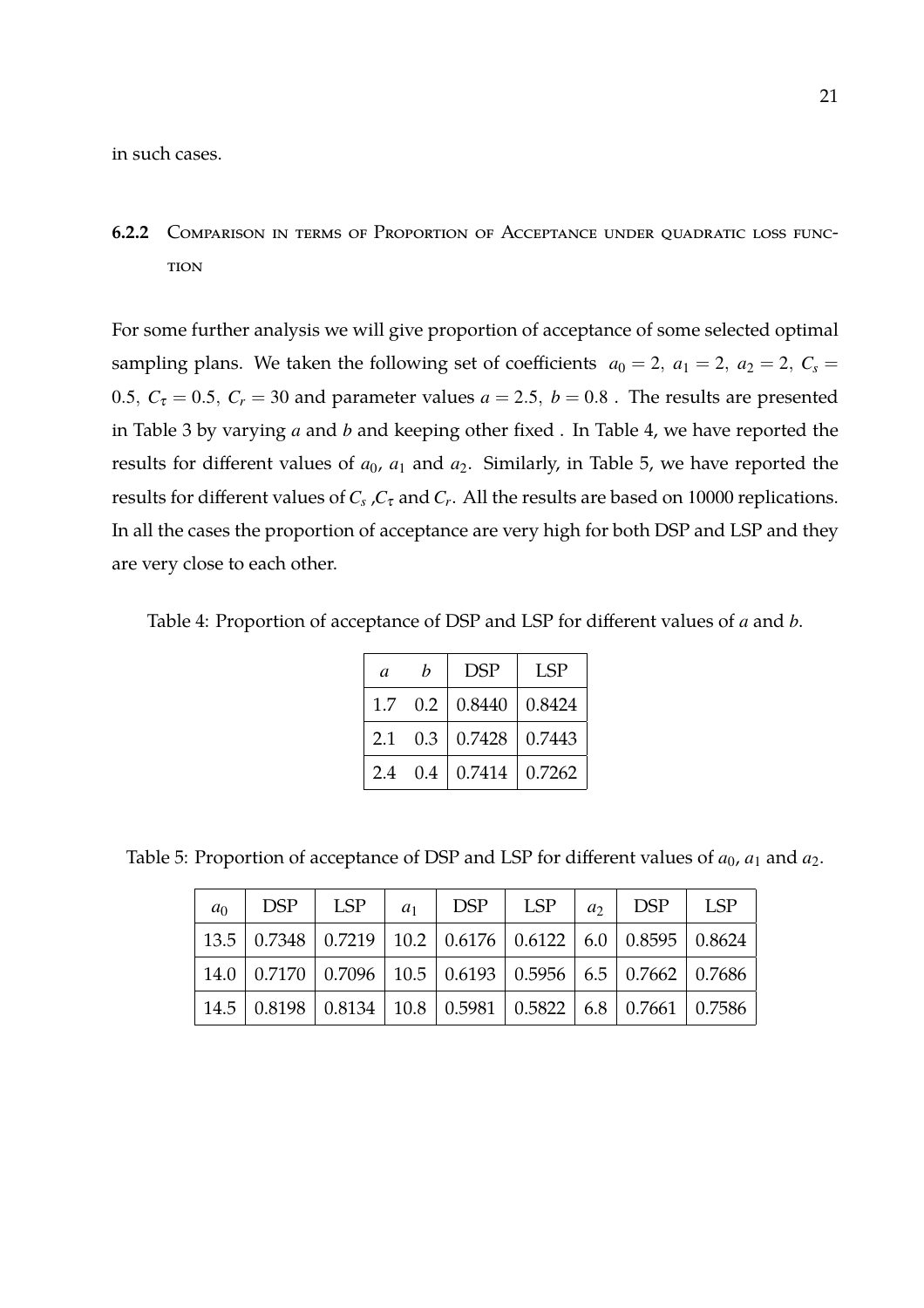|                                                                            |  | $C_s$ DSP   LSP   $C_{\tau}$   DSP   LSP   $C_r$   DSP |  | LSP <sup>1</sup> |
|----------------------------------------------------------------------------|--|--------------------------------------------------------|--|------------------|
| 3.0   0.9309   0.9354   3.0   0.9980   0.9976   17.5   0.7494   0.7389     |  |                                                        |  |                  |
| 3.5   0.8911   0.8988   3.5   0.9988   0.9988   18.0   0.7180   0.7081     |  |                                                        |  |                  |
| $4.0$   0.8913   0.8981   $4.0$   0.9981   0.9980   18.5   0.8030   0.8008 |  |                                                        |  |                  |

Table 6: Proportion of acceptance of DSP and LSP for different values of  $C_s$ ,  $C_{\tau}$  and  $C_r$ .

**6.2.3** Comparison in terms of Bayes risk under Higher degree polynomial and Non polynomial loss function

In Section 4 we have developed the theoretical results for higher degree polynomial and for non polynomial loss function. Where we have shown that implementation of DSP is quite easy compare to LSP. Now to compare the performances of DSP and LSP for higher degree polynomial loss function we take cubic polynomial loss function and we consider the following coefficients:

$$
a_0 = 2, a_1 = 2, a_2 = 2, a_3 = 2, C_r = 30, C_s = 0.5, C_\tau = 0.5, \xi^* = 2, c^* = 2.
$$

| $\mathfrak a$ | b   | <b>LSP</b>                 | <b>DSP</b>                   |                |          |         |                |  |
|---------------|-----|----------------------------|------------------------------|----------------|----------|---------|----------------|--|
|               |     | $r(n_B, \tau_B, \delta_B)$ | $r(n_0, \tau_0, \xi_0, c_0)$ | $n_0$          | $\tau_0$ | $\xi_0$ | c <sub>0</sub> |  |
| 0.1           | 0.2 | 7.4606                     | 7.4606                       | 2              | 0.8875   | 0.3500  | 1.4875         |  |
| 0.5           | 0.8 | 10.0670                    | 10.0670                      | 3              | 0.8500   | 0.4250  | 0.0875         |  |
| 1.0           | 0.2 | 27.6919                    | 27.6919                      | 3              | 1.3625   | 0.5125  | 1.2750         |  |
| 1.0           | 0.8 | 17.0625                    | 17.0625                      | 4              | 1.1375   | 0.5000  | 0.1750         |  |
| 1.5           | 0.8 | 22.9149                    | 22.9149                      | 4              | 1.3000   | 0.5000  | 0.6875         |  |
| 2.5           | 0.8 | 29.7994                    | 29.7994                      | $\overline{2}$ | 1.4500   | 0.5750  | 1.2000         |  |
| 2.5           | 1.0 | 28.2333                    | 28.2333                      | 4              | 1.3250   | 0.5000  | 1.2875         |  |
| 2.5           | 1.2 | 26.3146                    | 26.3146                      | 4              | 1.3250   | 0.5000  | 0.8875         |  |

Table 7: Minimum Bayes risk and corresponding optimal sampling plan for different *a* and *b* for DSP and LSP for cubic loss function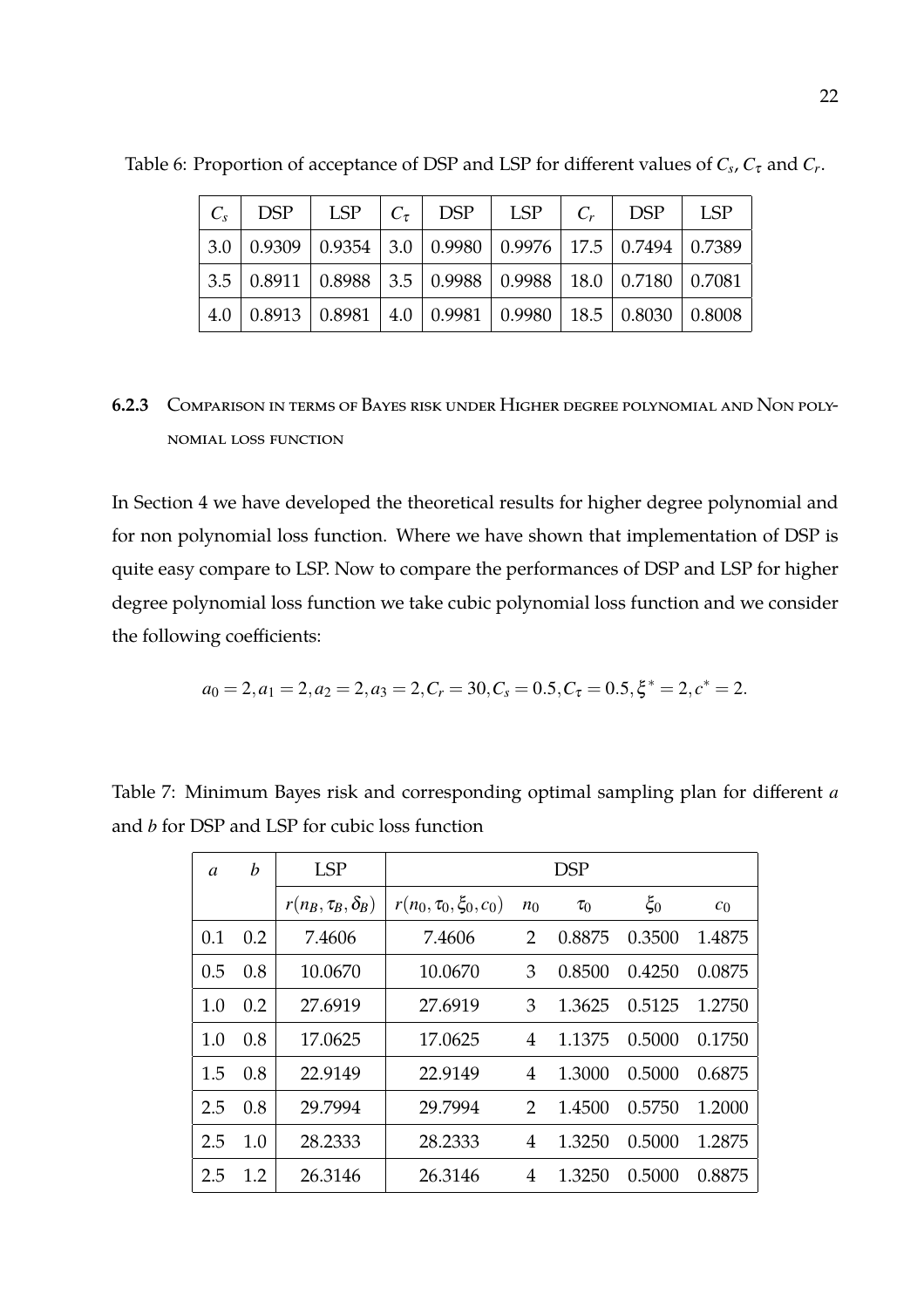We compute the DSP and LSP for cubic loss function using same grid points for censoring time <sup>τ</sup> so that optimal sampling sampling plan in terms of *n* and <sup>τ</sup> are same. We present the optimum sampling plans and the associated Bayes risks for different hyper parameters *a* and *b* in Table 7. In all the cases optimal DSP is as good as LSP in terms of Bayes risks.

For non-polynomial loss function to obtain DSP, we consider the following values of coefficients:

$$
a_0 = 2, a_1 = 2, a_2 = 2, C_r = 30, C_s = 0.5, C_\tau = 0.5, \xi^* = 2, c^* = 2.
$$

and the results is given in Table 8.

Table 8: Minimum Bayes risk and corresponding optimal sampling plan for different values of *a* and *b* for DSP for non polynomial loss function

| a   | b   | <b>DSP</b>                           |               |          |         |                |  |  |  |  |  |
|-----|-----|--------------------------------------|---------------|----------|---------|----------------|--|--|--|--|--|
|     |     | $r(n_0, \tau_0, \zeta_0, c_0)$ $n_0$ |               | $\tau_0$ | $\xi_0$ | c <sub>0</sub> |  |  |  |  |  |
| 0.1 | 0.2 | 6.6966                               | $\mathcal{P}$ | 0.6125   | 0.2250  | 1.6750         |  |  |  |  |  |
| 1.0 | 0.2 | 26.1494                              | 3             | 1.0875   | 0.3750  | 1.1500         |  |  |  |  |  |
| 1.5 | 0.8 | 19.4142                              | 4             | 0.9000   | 0.3750  | 0.0750         |  |  |  |  |  |
| 2.5 | 0.8 | 27.5525                              | 4             | 1.0625   | 0.3750  | 1.0875         |  |  |  |  |  |
| 3.0 | 0.8 | 29.6926                              | 2             | 1.0750   | 0.3500  | 1.8250         |  |  |  |  |  |

## **6.2.4** Comparison of DSP and LSP for Type-I Hybrid censoring under quadratic loss **FUNCTION**

In this section, the numerical comparison between DSP and LSP is given for Type-I hybrid censoring. The values of coefficient  $a_0 = 2, a_1 = 2, a_2 = 2, C_s = 0.5, r_s = 0.3, C_\tau = 5.0$  and  $C_r = 30$  are used for comparison. Table 9-10 represent the numerical results of comparison. The Bayes risk of LSP includes a complicated integrals which is computed by simu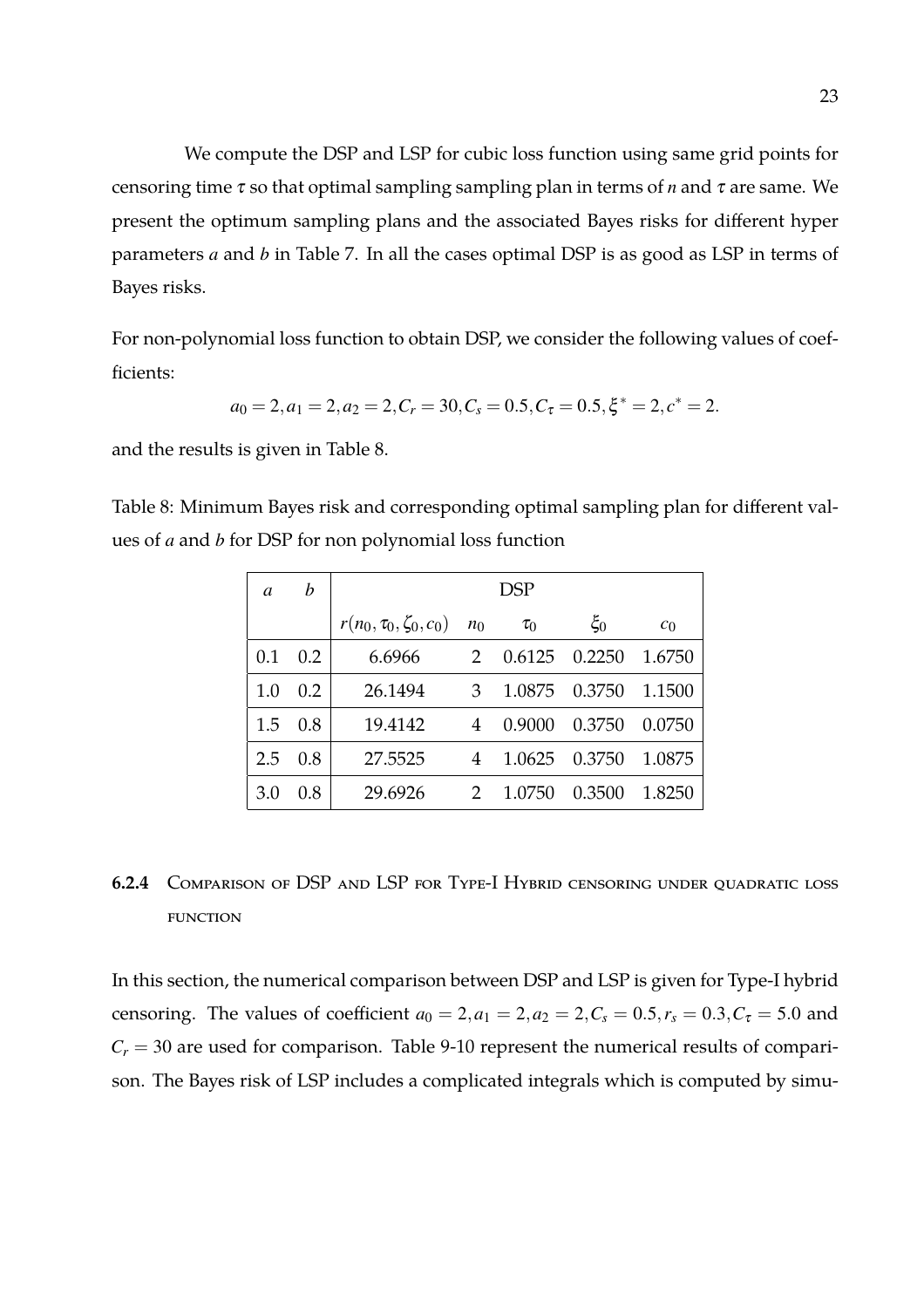lation techniques so Bayes risk of LSP is an approximation of exact Bayes risk of Bayesian sampling plan.

| a          | b   | LSP <sup>1</sup>                | <b>DSP</b>                   |                |               |          |           |                |  |
|------------|-----|---------------------------------|------------------------------|----------------|---------------|----------|-----------|----------------|--|
|            |     | $r(n_B, r_B, \tau_B, \delta_B)$ | $r(n_0, \tau_0, \xi_0, c_0)$ | $n_0$          | $r_0$         | $\tau_0$ | $\zeta_0$ | c <sub>0</sub> |  |
| 2.5        | 0.8 | 26.0319                         | 26.0338                      | 6              | 3             | 0.2000   | 0.2750    | 0.6600         |  |
| 2.5        | 1.0 | 22.6430                         | 22.6437                      | 5              | 3             | 0.1875   | 0.2625    | 0.0725         |  |
| 3.0        | 0.8 | 29.7131                         | 28.7890                      | $\overline{4}$ | 2             | 0.2375   | 0.4250    | 0.0075         |  |
| $C_{\tau}$ |     |                                 |                              |                |               |          |           |                |  |
| $\theta$   |     | 24.6354                         | 24.6736                      | $\overline{4}$ | 4             | 0.8500   | 0.3000    | 0.3725         |  |
| 8          |     | 26.4662                         | 26.4672                      | 7              | 3             | 0.1625   | 0.2750    | 0.6600         |  |
|            | 16  | 27.2513                         | 27.2513                      | 7              | $\mathcal{D}$ | 0.1000   | 0.2875    | 0.5775         |  |

Table 9: Minimum Bayes risk and corresponding optimal DSP

Table 10: Minimum Bayes risk and corresponding optimal DSP

|         | LSP <sup>1</sup>                | <b>DSP</b>                   |       |                |          |           |                |  |
|---------|---------------------------------|------------------------------|-------|----------------|----------|-----------|----------------|--|
| $C_{s}$ | $r(n_B, r_B, \tau_B, \delta_B)$ | $r(n_0, \tau_0, \xi_0, c_0)$ | $n_0$ | $r_0$          | $\tau_0$ | $\zeta_0$ | c <sub>0</sub> |  |
| 0.5     | 26.0319                         | 26.0338                      | 6     | 3              | 0.2000   | 0.2750    | 0.6600         |  |
| 0.6     | 26.5578                         | 26.5626                      | 5     | 3              | 0.2500   | 0.2750    | 0.6600         |  |
| 0.7     | 26.9106                         | 26.9114                      | 3     | $\overline{2}$ | 0.2750   | 0.3125    | 0.2400         |  |
| $C_r$   |                                 |                              |       |                |          |           |                |  |
| 25      | 23.3583                         | 23.3581                      | 4     | $\mathcal{P}$  | 0.2375   | 0.3750    | 0.3350         |  |
| 30      | 26.0319                         | 26.0338                      | 6     | 3              | 0.2000   | 0.2750    | 0.6600         |  |
| 40      | 30.0072                         | 30.0071                      | 7     | 4              | 0.1750   | 0.2375    | 0.1075         |  |

Hence, for Hybrid Type-I censoring also the DSP is as good as LSP in terms of Bayes risk.

<sup>&</sup>lt;sup>1</sup>Bayes risk of LSP is obtain by simulation.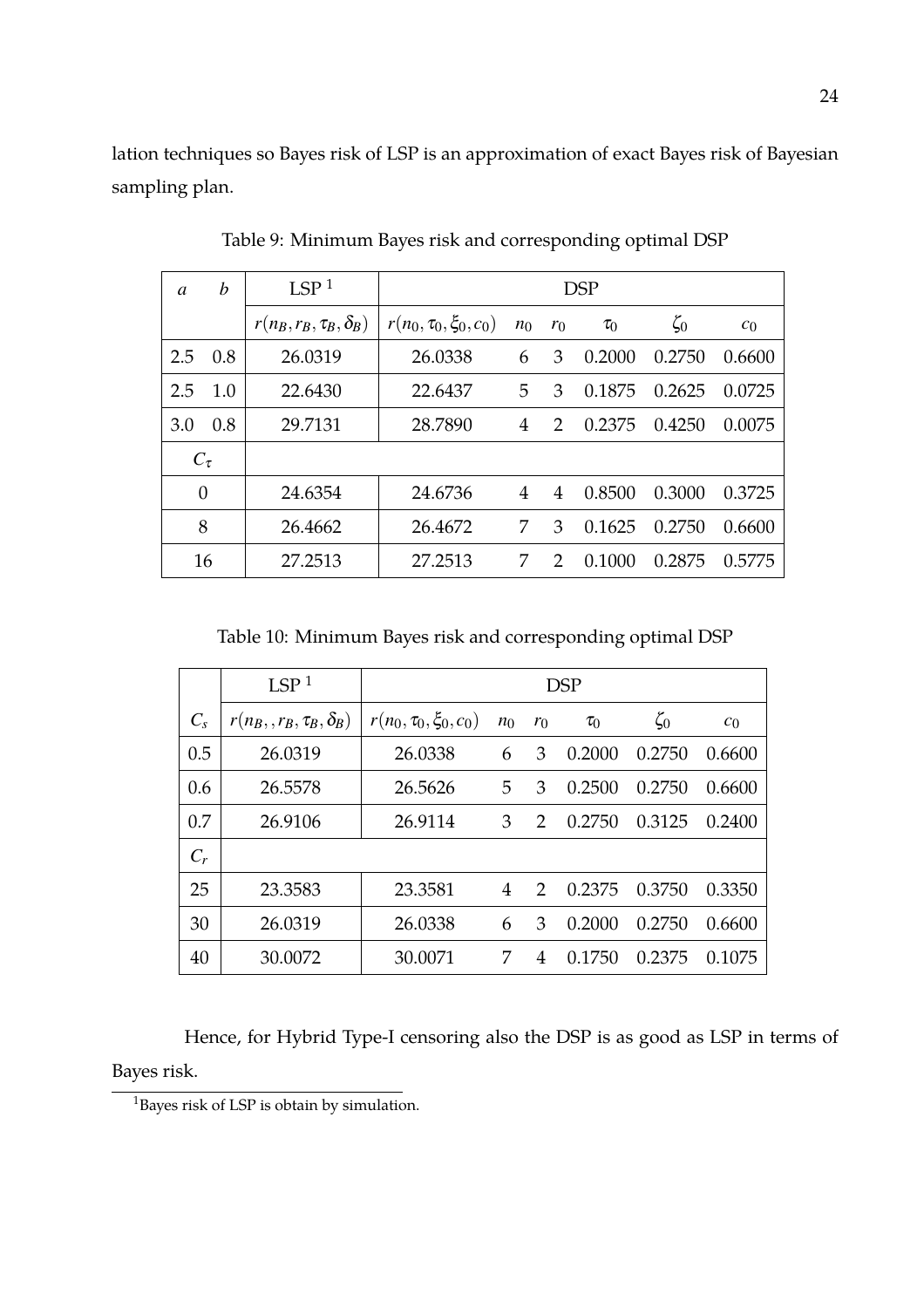#### **7** Conclusion

In this paper we have worked on the improvement of the paper of Lam (1994) where he had used the MLE of the mean lifetime, which may not exist always for a Type-1 censored sample. In fact Lin, Liang and Haung (2002) showed that the sampling plan proposed by Lam (1994) is neither optimal, nor Bayes. The Bayesian sampling plan LSP proposed by Lin, Liang and Haung (2002) provides a smaller Bayes risks than the sampling plan provided by Lam (1994). Lin, Liang and Haung (2002) implemented the LSP for quadratic loss function. It is observed that in case of higher degree polynomial loss function or for a more general non-polynomial loss function LSP may not be very easy to obtain. In this paper we have proposed a new decision theoretic sampling plan DSP based on an estimator which always exists and showed that it is as good as Bayesian sampling plan LSP in the sense that it minimizes the Bayes risk. It may be mentioned that although in this paper we have considered Type-I censored sample only but the method can be extended for other censoring cases also. More work is needed along that direction.

#### **8** Acknowledgements

We express our sincere thanks to the referees and the editor for their useful suggestions which led to an improvement over an earlier version of this manuscript.

#### **APPENDIX**

To prove (10) first we show that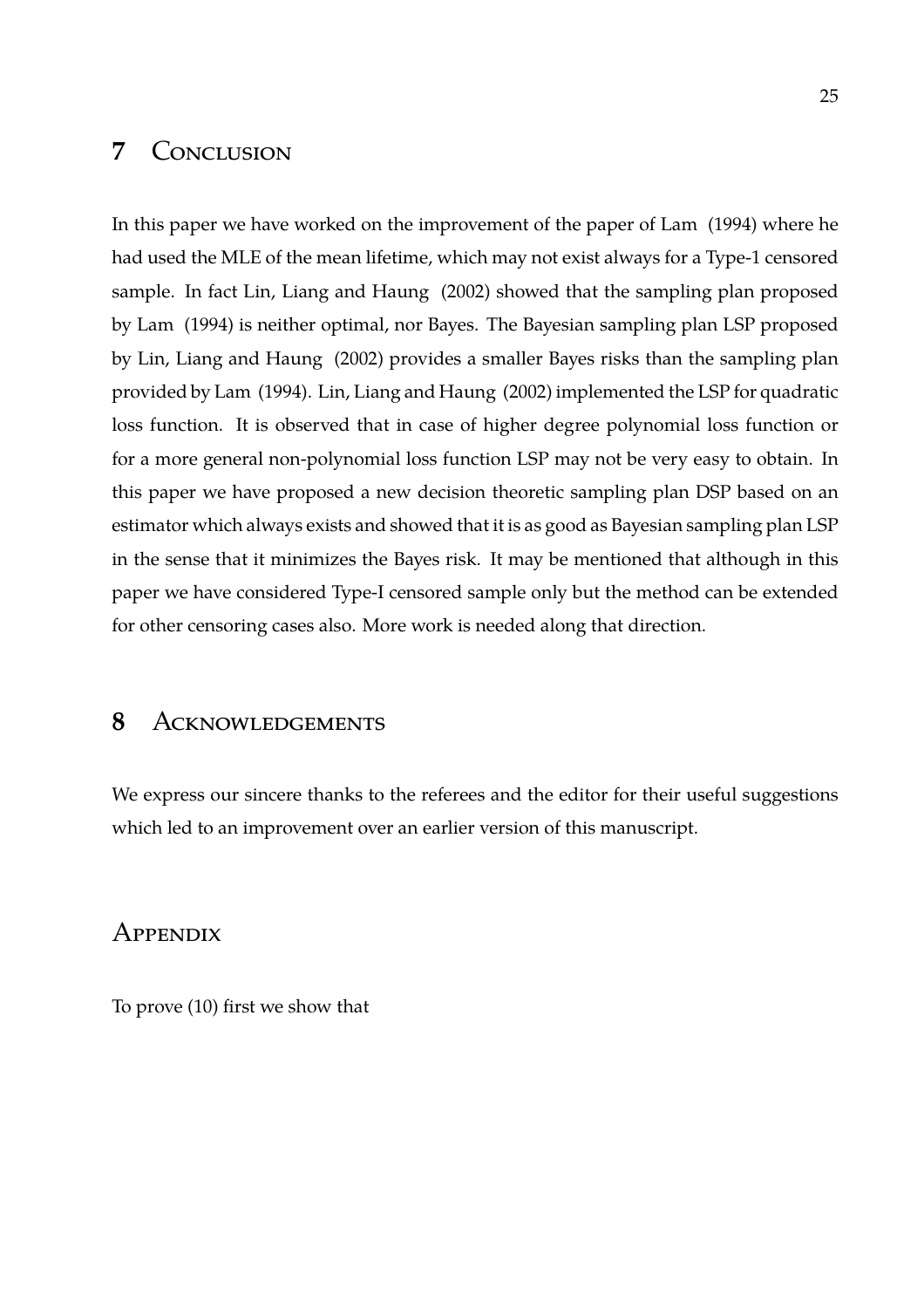$$
r(n, \tau, \xi, c) = nC_s + \tau C_{\tau} + a_0 + a_1\mu_1 + a_2\mu_2 + \sum_{l=0}^{2} C_l \frac{b^a}{\Gamma(a)} \int_0^{\infty} \lambda^{a+l-1} e^{-\lambda b} P(\widehat{\theta}_{M+c} < \xi) d\lambda, \tag{21}
$$

Proof of  $(21)$ 

$$
r(n, \tau, \xi, c) = E\{L(\delta(\mathbf{x}), \lambda, n, \tau)\}
$$
  
\n
$$
= E_{\lambda}E_{X/\lambda}\{L(\delta(\mathbf{x}), \lambda, n, \tau)\}
$$
  
\n
$$
= E_{\lambda}\{(nC_s + \tau C_{\tau} + a_0 + a_1\lambda + a_2\lambda^2)P(\hat{\theta}_{M+c} \ge \xi) + (nC_s + \tau C_{\tau} + C_r)P(\hat{\theta}_{M+c} < \xi)\}
$$
  
\n
$$
= nC_s + \tau C_{\tau} + a_0 + a_1\mu_1 + a_2\mu_2 + E_{\lambda}\{(C_r - a_0 - a_1\lambda - a_2\lambda^2)P(\hat{\theta}_{M+c} < \xi)\}
$$
  
\n
$$
= nC_s + \tau C_{\tau} + a_0 + a_1\mu_1 + a_2\mu_2 + \int_{0}^{\infty} (C_r - a_0 - a_1\lambda - a_2\lambda^2) \frac{b^a}{\Gamma(a)} \lambda^{a-1} e^{-\lambda b} P(\hat{\theta}_{M+c} < \xi) d\lambda
$$
  
\n
$$
= nC_s + \tau C_{\tau} + a_0 + a_1\mu_1 + a_2\mu_2 + \sum_{l=0}^{2} C_l \frac{b^a}{\Gamma(a)} \int_{0}^{\infty} \lambda^{a+l-1} e^{-\lambda b} P(\hat{\theta}_{M+c} < \xi) d\lambda.
$$

Proof of  $(10)$ 

Using (8) in (21) we get

$$
\int_{0}^{\infty} \lambda^{a+l-1} e^{-\lambda b} P(\widehat{\theta}_{M+c} < \xi) d\lambda
$$
\n
$$
= \int_{0}^{\infty} \lambda^{a+l-1} e^{-\lambda b} pS(\xi) d\lambda + \int_{0}^{\infty} \lambda^{a+l-1} e^{-\lambda b} (1-p) H(\xi) d\lambda
$$
\n
$$
= \int_{0}^{\infty} \lambda^{a+l-1} e^{-\lambda b} e^{-n\lambda \tau} I_{\left(\frac{n\tau}{c} < \xi\right)} d\lambda + \sum_{m=1}^{n} \sum_{j=0}^{m} {n \choose m} {m \choose j} (-1)^j
$$
\n
$$
\times \int_{0}^{\infty} \int_{0}^{\xi} \lambda^{a+l-1} e^{-\lambda \{b+\tau(n-m+j)\}} \pi\left(x - \tau_{j,m,c}; m, \lambda(m+c)\right) dx d\lambda
$$
\n
$$
= \frac{\Gamma(a+l)}{(b+n\tau)^{(a+l)}} I_{\left(\frac{n\tau}{c} < \xi\right)} + \sum_{m=1}^{n} \sum_{j=0}^{m} {n \choose m} {m \choose j} (-1)^j
$$
\n
$$
\times \int_{0}^{\infty} \int_{0}^{\xi} \lambda^{a+l-1} e^{-\lambda \{b+\tau(n-m+j)\}} \pi\left(x - \tau_{j,m,c}; m, \lambda(m+c)\right) dx d\lambda
$$
\n
$$
= \frac{\Gamma(a+l)}{(b+n\tau)^{(a+l)}} I_{\left(\frac{n\tau}{c} < \xi\right)} + \sum_{m=1}^{n} \sum_{j=0}^{m} {n \choose m} {m \choose j} (-1)^j \frac{(m+c)^m}{\Gamma(m)}
$$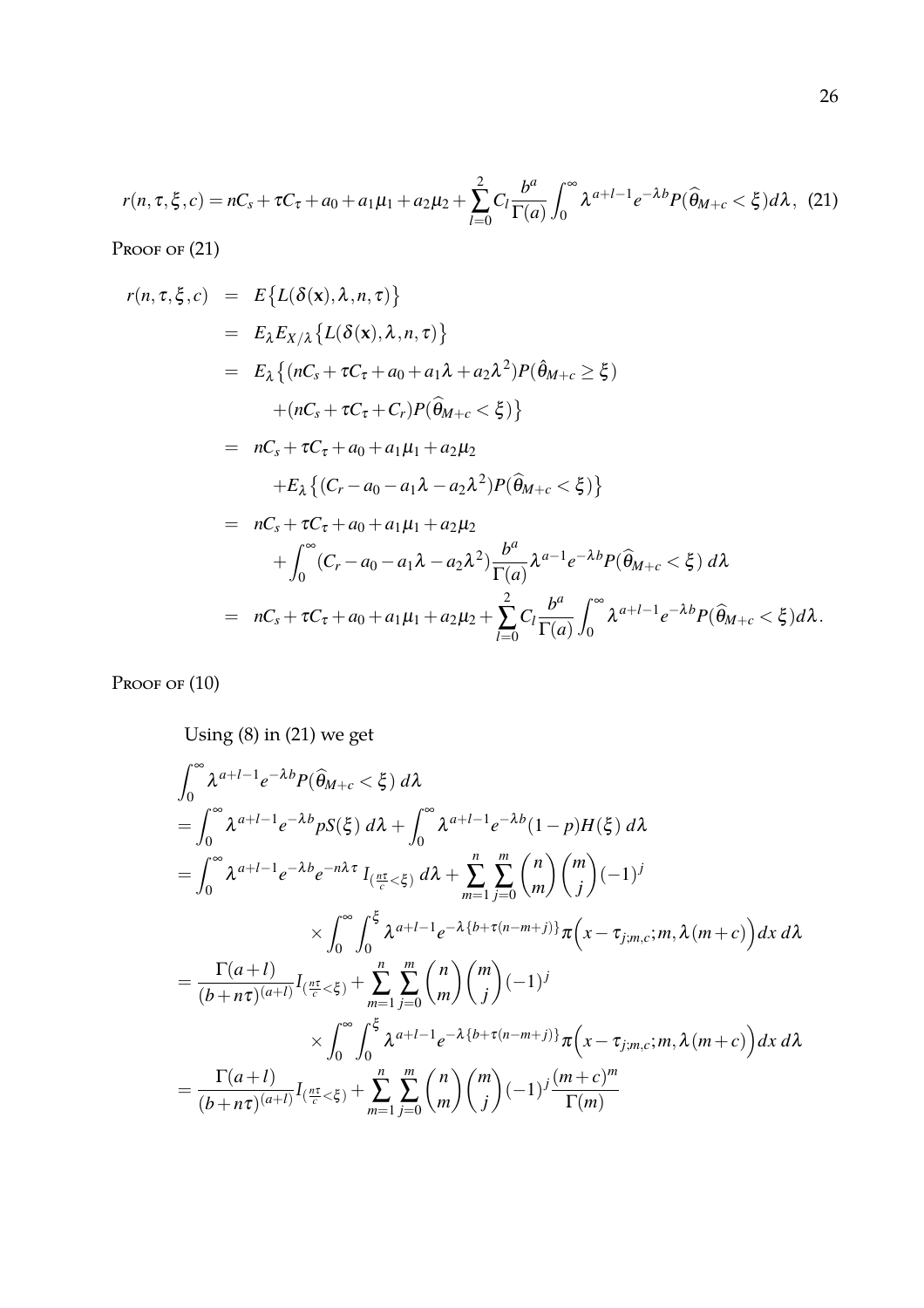$$
\times \int_{0}^{\infty} \int_{\tau_{j,m,c}}^{\xi} \lambda^{a+l+m-1} e^{-\lambda \{b+(m+c)x\}} (x - \tau_{j,m,c})^{m-1} dx d\lambda
$$
  
\n
$$
= \frac{\Gamma(a+l)}{(b+n\tau)^{(a+l)}} I_{(\frac{n\tau}{c} < \xi)} + \sum_{m=1}^{n} \sum_{j=0}^{m} {n \choose m} {m \choose j} (-1)^{j} \frac{(m+c)^{m}}{\Gamma(m)} \times \int_{\tau_{j,m,c}}^{\xi} \frac{(x - \tau_{j,m,c})^{m-1} \Gamma(a+l+m)}{\{b+(m+c)x\}^{a+l+m}} dx
$$
  
\n
$$
= \frac{\Gamma(a+l)}{(b+n\tau)^{(a+l)}} I_{(\frac{n\tau}{c} < \xi)} + \sum_{m=1}^{n} \sum_{j=0}^{m} {n \choose m} {m \choose j} (-1)^{j} \frac{(m+c)^{m}}{\Gamma(m)} \times \int_{0}^{\xi - \tau_{j,m,c}} \frac{y^{m-1} \Gamma(a+l+m)}{\{b+(m+c)\tau_{j,m,c} + (m+c)y\}^{a+l+m}} dy.
$$
 (22)

Using  $C_{j,m} = b + (m+c)\tau_{j,m,c}$  in (22), we can write

$$
\sum_{m=1}^{n} \sum_{j=0}^{m} {n \choose m} {m \choose j} (-1)^{j} \frac{(m+c)^{m}}{\Gamma(m)} \frac{\Gamma(a+l+m)}{C_{j,m}^{a+l+m}} \int_{0}^{\xi-\tau_{j,m,c}} \frac{y^{m-1}}{\left(1+\frac{(m+c)y}{C_{j,m}}\right)^{a+l+m}} dy
$$
\n
$$
= \sum_{m=1}^{n} \sum_{j=0}^{m} {n \choose m} {m \choose j} (-1)^{j} \frac{\Gamma(a+l)}{(C_{j,m})^{a+l}} \frac{\Gamma(a+l+m)}{\Gamma(m)\Gamma(a+l)} \int_{0}^{\frac{(m+c)(\xi-\tau_{j,m,c})}{C_{j,m}}} \frac{z^{m-1}}{(1+z)^{a+l+m}} dz.
$$
 (23)

Now taking a transformation  $z = u/(1 - u)$ , we have

$$
\int_0^{C_{j,m,c}^*} \frac{z^{m-1}}{(1+z)^{a+l+m}} dz = \int_0^{S_{j,m,c}^*} u^{m-1} (1-u)^{a+l-1} du = B_{S_{j,m,c}^*}(m, a+l),
$$
  
where  $C_{j,m,c}^* = \frac{(m+c)(\xi - \tau_{j,m,c})}{C_{j,m}}, \quad S_{j,m,c}^* = \frac{C_{j,m,c}^*}{1+C_{j,m,c}^*},$  and  

$$
B_x(\alpha, \beta) = \int_0^x u^{\alpha-1} (1-u)^{\beta-1} du, \quad 0 \le x \le 1,
$$

is the incomplete beta function. Let us denote the cumulative distribution function of beta by

$$
I_x(\alpha,\beta)=B_x(\alpha,\beta)/B(\alpha,\beta).
$$

Then using (23), (10) is finally obtained as

$$
r(n, \tau, \xi, c) = nC_s + \tau C_{\tau} + a_0 + a_1 \mu_1 + a_2 \mu_2 + \sum_{l=0}^{2} C_l \frac{b^a}{\Gamma(a)} \left[ \frac{\Gamma(a+l)}{(b+n\tau)^{(a+l)}} I_{(\frac{n\tau}{c} < \xi)} + \sum_{m=1}^{n} \sum_{j=0}^{m} (-1)^j {n \choose m} {m \choose j} \frac{\Gamma(a+l)}{(C_{j,m})^{a+l}} I_{S_{j,m,c}^*}(m, a+l) \right].
$$
 (24)

Proof of Result 3.1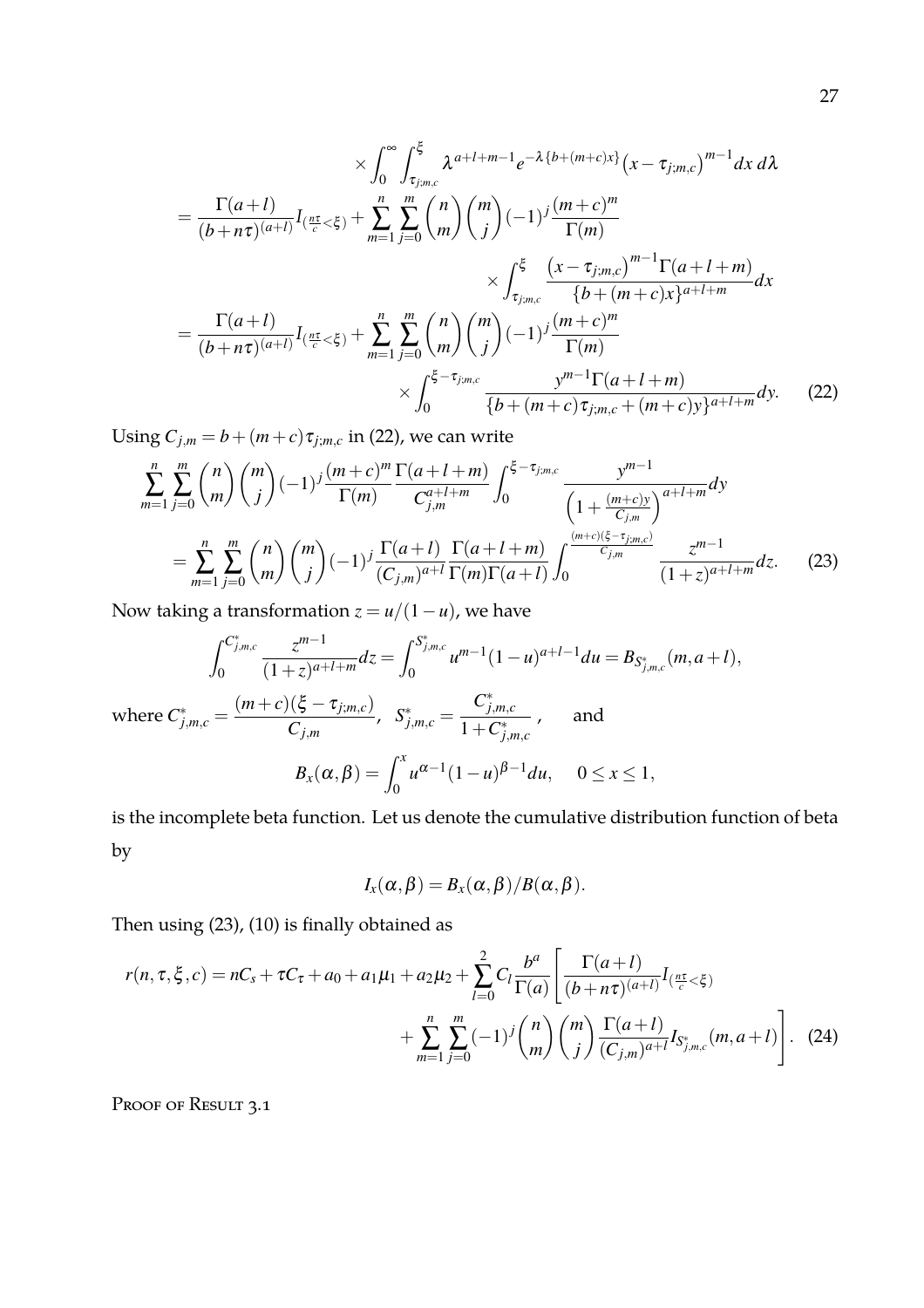*Proof.* Note that the Bayes risk is given by

$$
r(n, \tau, \xi, c) = E_{\lambda} \{ (nC_s + \tau C_{\tau} + a_0 + a_1 \lambda + \dots + a_k \lambda^k) P(\hat{\theta}_{M+c} \ge \xi) + (nC_s + \tau C_{\tau} + C_r) P(\hat{\theta}_{M+c} < \xi) \} = nC_s + \tau C_{\tau} + E_{\lambda} \{ (a_0 + a_1 \lambda + \dots + a_k \lambda^k) P(\hat{\theta}_{M+c} \ge \xi) + C_r P(\hat{\theta}_{M+c} < \xi) \}.
$$

Now we know that  $a_0+a_1\lambda+\ldots+a_k\lambda^k\geq 0$  and  $C_r$ , the rejection cost, is non negative. Since  $(n_0, \tau_0, \xi_0, c_0)$  is the optimal sampling plan so the corresponding Bayes risk is

$$
r(n_0, \tau_0, \xi_0, c_0) \ge n_0 C_s + \tau_0 C_\tau. \tag{25}
$$

Now when  $\xi = 0$  we accept the batch without sampling and the corresponding Bayes risk is given by

$$
r(0,0,0,0)=a_0+a_1\mu_1+\ldots+a_k\mu_k.
$$

When  $\xi = \infty$  we reject the batch without sampling and corresponding Bayes risk is given by

$$
r(0,0,\infty,0)=C_r.
$$

Then the optimal Bayes risk is

$$
r(n_0, \tau_0, \xi_0, c_0) \le \min\{r(0, 0, \infty, 0), r(0, 0, 0, 0), r(n, \tau, \xi_0(n, \tau), c_0(n, \tau))\}.
$$
 (26)

Hence from equations (25) and (26) we have

$$
n_0C_s+\tau_0C_\tau\leq min\big\{r(0,0,\infty,0),r(0,0,0,0),r(n,\tau,\xi_0(n,\tau),c_0(n,\tau))\big\},\,
$$

from where it follows that

$$
n_0 \leq \min\left\{\frac{C_r}{C_s}, \frac{a_0 + a_1\mu_1 + \ldots + a_k\mu_k}{C_s}, \frac{r(n, \tau, \xi_0(n, \tau), c_0(n, \tau))}{C_s}\right\}
$$
  

$$
\tau_0 \leq \min\left\{\frac{C_r}{C_\tau}, \frac{a_0 + a_1\mu_1 + \ldots + a_k\mu_k}{C_\tau}, \frac{r(n, \tau, \xi_0(n, \tau), c_0(n, \tau))}{C_\tau}\right\}.
$$

 $\blacksquare$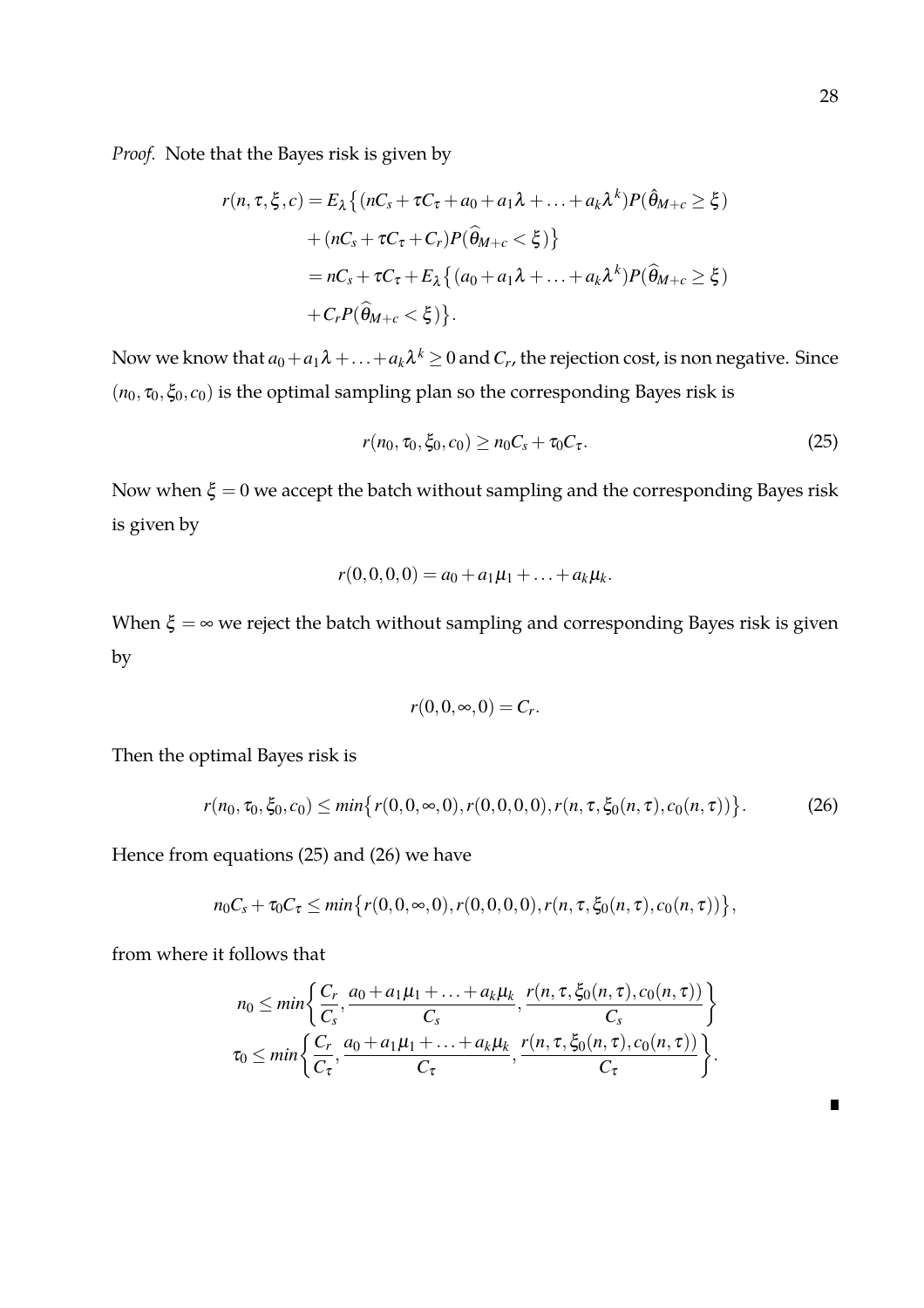#### **REFERENCES**

- Chen, L. S., Yang, M. C. and Liang, T. C. (2015), "Bayesian sampling plans for exponential distributions with interval censored samples", *Naval Research Logistics*, vol. 62, 604–616.
- Childs, A., Chandrasekhar, B., Balakrishnan, N. and Kundu, D. (2003), "Exact likelihood inference based on Type-I and Type-II hybrid censored samples from the exponential distribution", *Annals of the Institute of Statistical Mathematics*, vol. 55, 319–330.
- Cramer, E. and N. Balakrishnan (2013). " On some exact distributional results based on Type-I progressively hybrid censored data from exponential distribution", *Statistical Methodology*, vol. 10, 128-150.
- Fertig, K. W. and Mann, N. R. (1974), "A decision-theoretic approach to defining variables sampling plans for finite lots: single sampling for Exponential and Gaussian processes", *Journal of the American Statistical Association*, vol. 69, 665–671.
- Gupta, R.D. and Kundu, D. (1998), "Hybrid censoring schemes with exponential failure distribution.", *Communications in Statistics - Theory and Methods*, vol. 27, 3065 - 3088.
- Gróny, J. and E. Cramer (2017). " From B-spline representations to gamma representation in hybrid censoring", *Statistical Papers.* DOI: 10.1007/s00362-016-0866-4. (To appear).
- Hald, A. (1967) "Asymptotic properties of Bayesian single sampling plans", *Journal of the Royal Statistical Society*, Ser. B, vol. 29, 162–173.
- Herstein, I. N. (1975) "Topics in Algebra," *John Wiley & Sons, New York*.
- Huang, W. T. and Lin, Y. P. (2002), "An improved Bayesian sampling plan for exponential population with Type I censoring", *Communications in Statistics - Theory and Methods* vol. 31, 2003–2025.
- Lam, Y. (1988), "Bayesian approach to single variable sampling plans", *Biometrika*, vol. 75, 387–391.
- Lam, Y. (1990), "An optimal single variable sampling plan with censoring", *The Statistician*, vol. 39, 53–66.
- Lam, Y. (1994), "Bayesian variable sampling plans for the exponential distribution with Type-I censoring", *The Annals of Statistics*, vol. 22, 696–711.